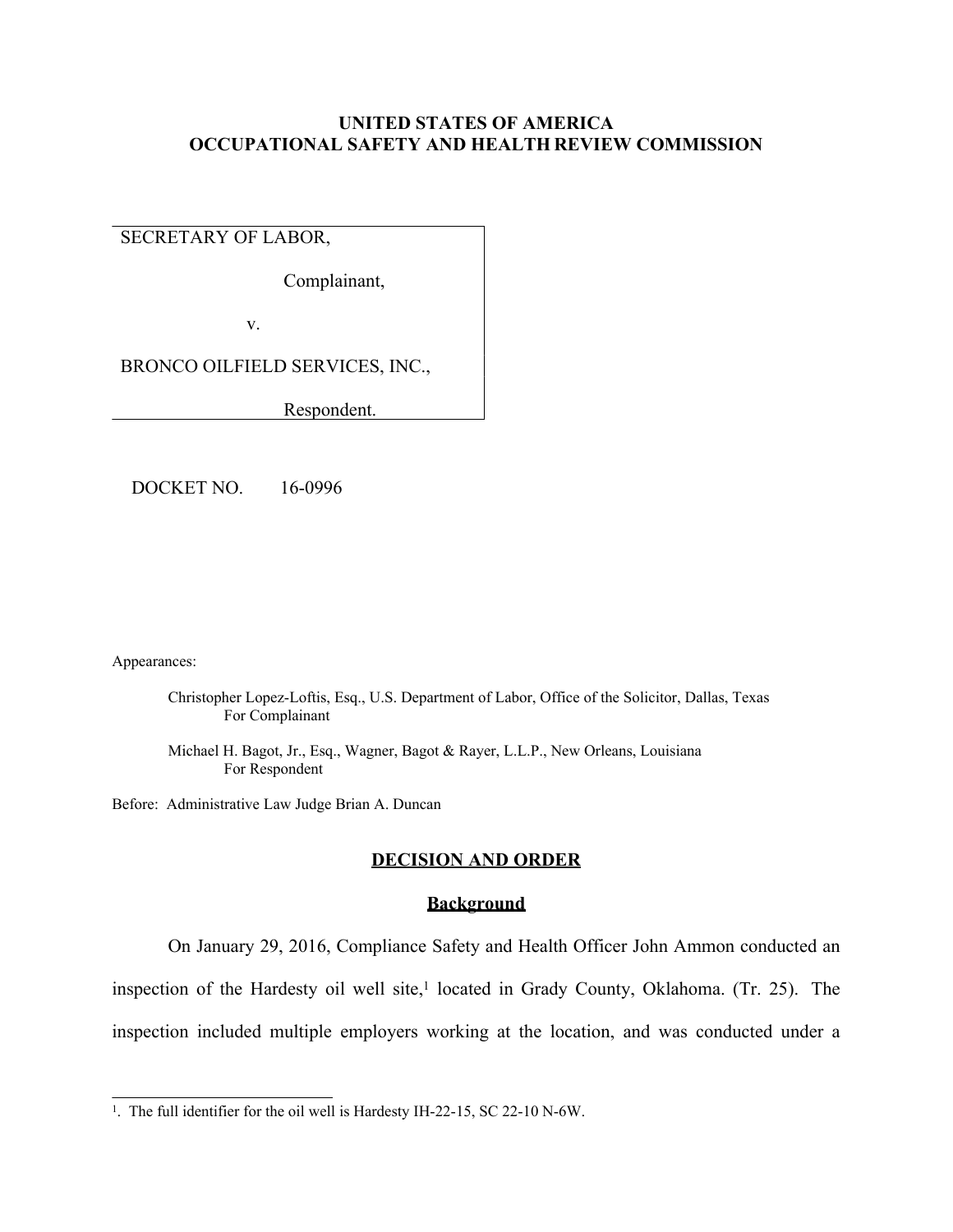regional emphasis program for upstream oil and gas activities, particularly those involving well sites. (Tr. 41). CSHO Ammon identified this particular well site through the use of state agency documents tracking well activity in a portion of the state near Grady County. (Tr. 41). The Hardesty well belonged to Citizen Energy II, the production company. (Tr. 42). Citizen Energy hired three contractors to conduct pre-frack testing on the well. (Tr. 43).

Bronco Oilfield Services, one of those contractors and the Respondent in this case, was hired to provide water and pressurization equipment to perform a test frack of the Hardesty well. (Tr. 44). A test frack provides information to the production company about how the well, which had already been drilled, would be fracked in the future.<sup>2</sup> (Tr. 44, 182, 268–69). During a test frack, water is pumped down the well until a sleeve is pushed down and the first fracking zone is opened up. (Tr. 182). Once the zone was opened up, Respondent was to perform an injection test and determine the well's pump capacity. (Tr. 182).

The pre-frack process at the Hardesty well required Respondent to attach two 500-barrel water tanks and two truck-mounted pumping units to the wellhead. (Tr. 50; Ex. R-3). One pumping unit contained two pumps (Unit 8096) and the other contained a single pump (Unit 8082). (Exs. R-3, C-12 at 1–2). The two pumps on Unit 8096 were tied together into a single pipeline close to the rear of the truck. (Ex. C-12 at 1). In turn, the merged pipeline from 8096 was tied into the pipeline running from Unit 8082. (Tr. 192; Ex. C-12 at 3). The resulting, single, consolidated pipeline was then run to the wellhead and tied into the Christmas tree.<sup>3</sup> In order to connect/disconnect to the wellhead Christmas tree, Respondent's employees had to reach across a well cellar (essentially a pit) surrounding the wellhead. (Tr. 328; Ex. C-12 at 7).

<sup>2</sup> . According to CSHO Ammon, there are different approaches to fracking a well, which are dictated by the information gleaned from pre-fracking activities. (Tr. 269).

<sup>3</sup> . A Christmas tree is a series of valves mounted to the top of the wellhead to control the flow of hydrocarbons, and other fluids, into and out of the well. (Tr. 268; Ex. R-36 at § 3.1.21).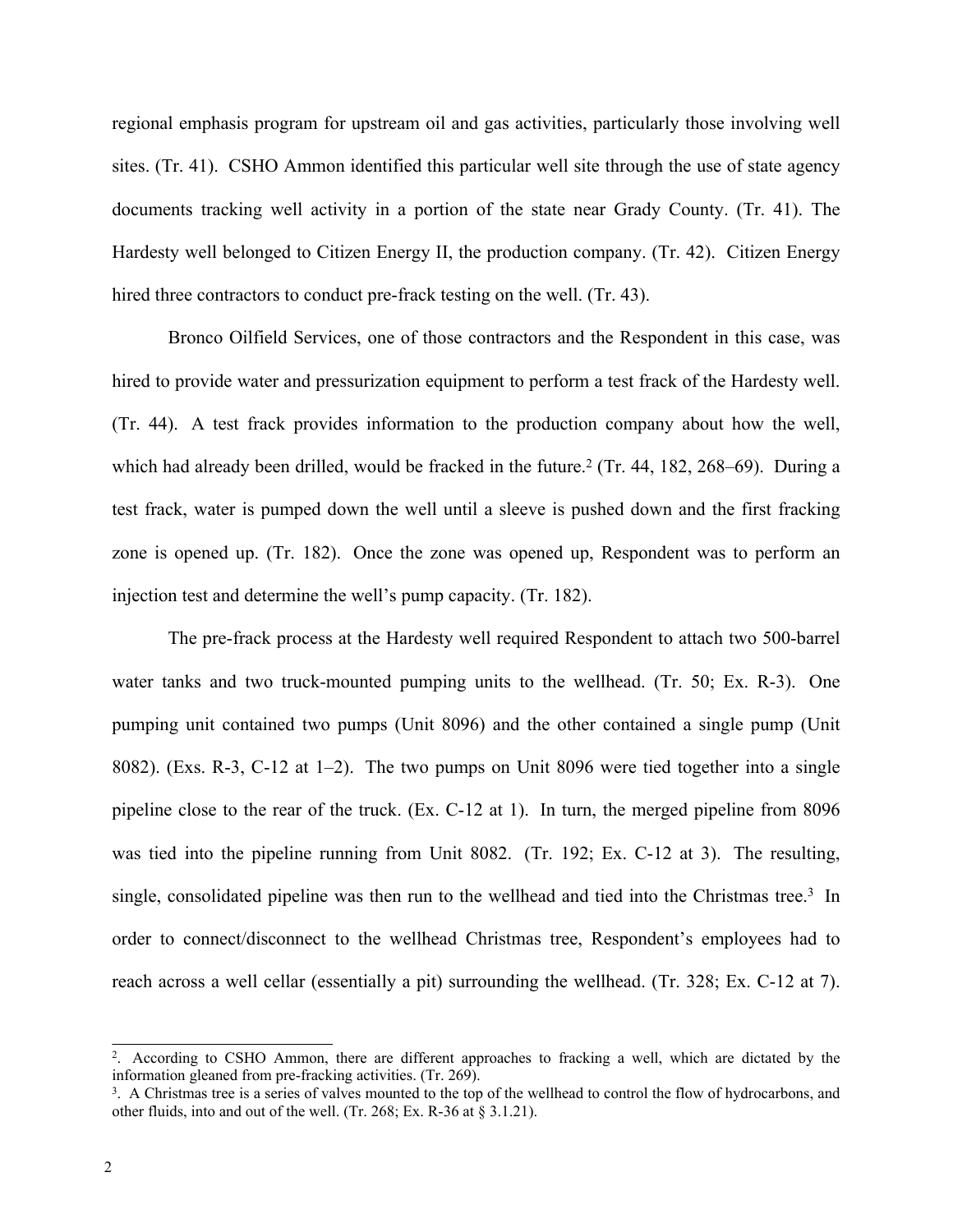All told, roughly 50 pieces of iron pipe were tied together on the ground between Respondent's pumps and the Christmas tree through a series of joints, valves, transducers, and flow meters. (Tr. 177–78; Ex. C-12 at 3). This set-up process is known as "rigging up". (Tr. 176).

After the pumps and pipe were rigged up, the crew performed a pressure test to ensure the set-up was correct and the system was stable. (Tr. 178). The test required the crew to ensure all valves were open along the pipe path to the well, and then power up the pumps to a predetermined level. (Tr. 279). In this case, the company man for Citizen Energy wanted pressure testing conducted up to 9,500 psi.<sup>4</sup> It should be noted that Respondent's equipment, inclusive of the pumps and pipe, was rated to 15,000 psi. (Tr. 67, 216, 223-224). Due to the extreme high pressure involved in the operation, Respondent implemented various measures to counteract overpressure, including pop-off, or pressure relief, valves and kick-out gauges.

A pop-off valve is designed to "prevent over-pressuring of the lines and pump equipment", which it accomplishes by releasing pressure in the line at a pre-determined limit, in this case 9,500 psi. (Tr. 138–39; Ex. R-5 at 2). A kick-out gauge, on the other hand, is a manual gauge set by the operator on the control panel in the cab that will disengage the motor and transmission of the pump once a pre-determined pressure level has been reached, thus preventing the pressure from exceeding the pre-set limit. (Tr. 201; Ex. R-33). The kick-out gauge is typically set to engage between 500 to 1000 psi lower than the pop-off valve and serves as the "first-line defense for over-pressuring the iron" beyond the level set by the company man. (Tr. 201-202; Ex. R-33). On this particular set-up, Respondent's field supervisor, Andrew Souza, installed a single pressure relief valve for the three-pump system, but each pump was equipped with its own kick-out gauge. (Tr. 315).

Respondent arrived at the Hardesty well on January 27, 2016, and was only scheduled to

<sup>4</sup> pounds of pressure per square inch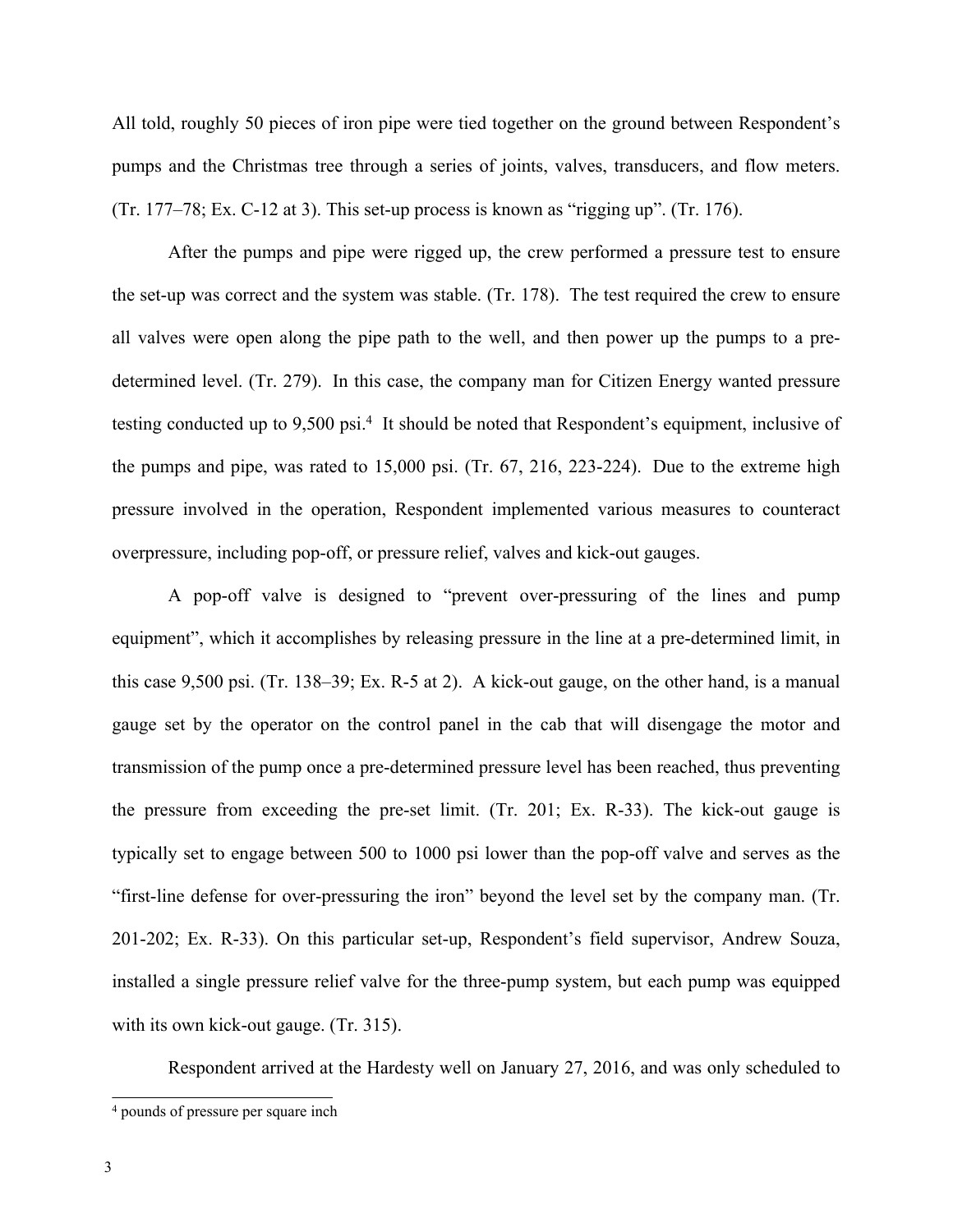be on-site for one day. However, due to problems experienced by another on-site contractor, Respondent remained at the work site for two additional days. (Tr. 173, 182, 211). The testimony provided by Davenport and Souza was somewhat inconsistent as to what activities—breakdown, pressure test, rig up, rig down—occurred on which days; however, there was no dispute that each of the listed activities was carried out between January 27 and January 29, 2016. Further, there was no dispute that the rigging set-up observed by CSHO Ammon was the same throughout the relevant period. (Ex. R-3). According to the activity logs submitted by Respondent, it appears that actual pumping activities occurred on January 27<sup>th</sup> and 28<sup>th</sup>. (Ex. R-2).

After meeting with the Citizen Energy company man on January 29, 2016, CSHO Ammon held an opening conference with Andrew Souza, Respondent's site supervisor, conducted a walk-around inspection of Respondent's equipment, and interviewed pump operator Cody Davenport. (Tr. 53–54; Exs. C-1, C-5). One of CSHO Ammon's first observations was that neither of the pumps on Unit 8096 had its own pressure relief valve; only Unit 8082 had a pressure relief valve installed on its direct line. (Tr. 54). Further investigation revealed additional pressure relief valves were available in the trailer adjacent to the pumping unit. (Tr. 56; Ex. C-12 at 4). CSHO Ammon also noted Respondent had installed whip-checks, or tiedowns, on the first sections of pipe that were directly connected to the pumps; however, none of the other pipe between the pumps and the wellhead had been secured to the ground. (Tr. 63–65; Ex. C-12). Finally, CSHO Ammon found the well cellar, which he measured as roughly 5–6 feet deep and 8 feet across (with the Christmas tree in the center), was not protected with a guard or cover. (Tr. 80; Ex. C-12 at 7).

Based on his observations, CSHO Ammon determined that Respondent violated the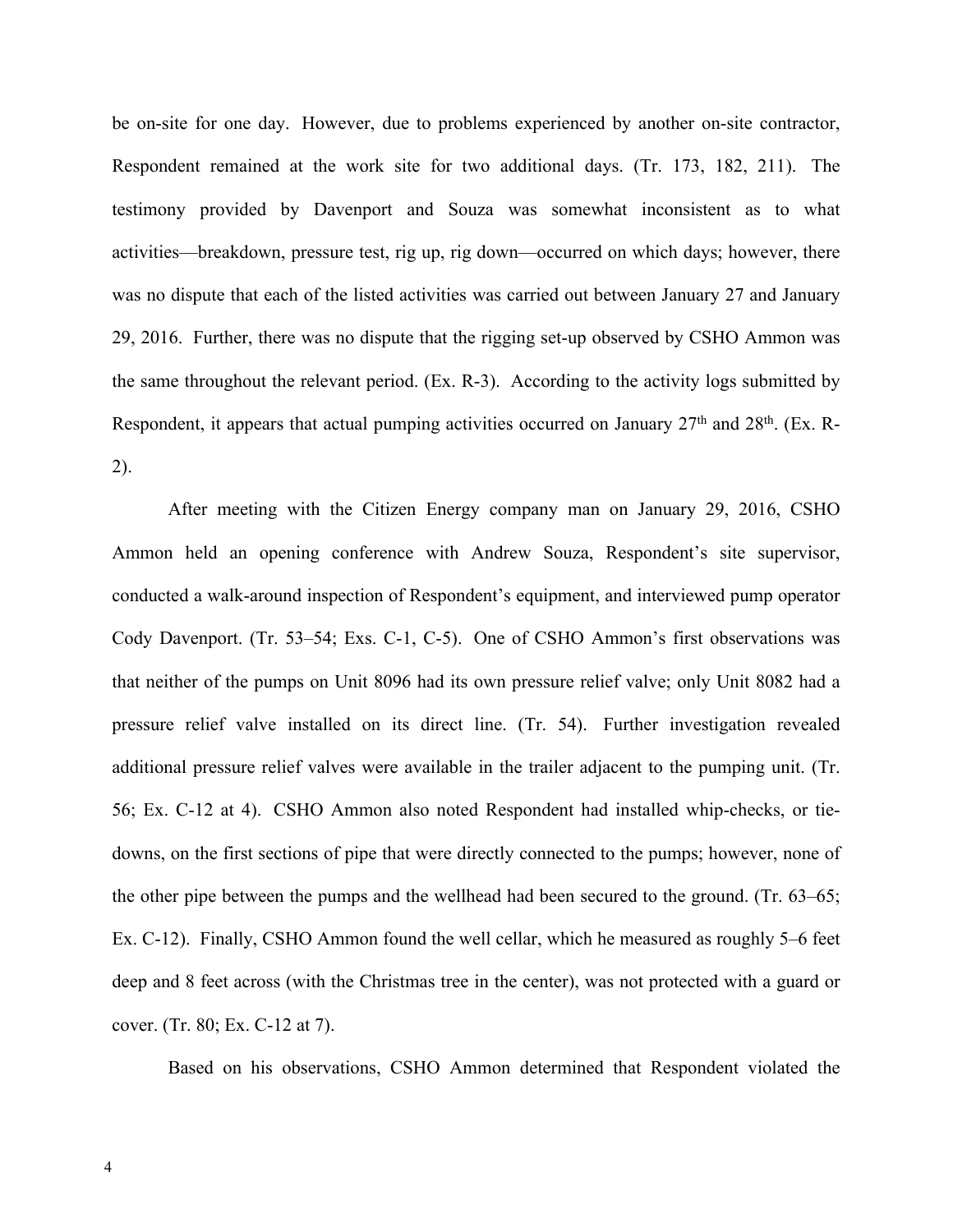general duty clause based on its failure to install a pressure relief valve for each pump being used, and a failure to tie down the pipe sections to prevent their unintentional movement. CSHO Ammon testified that each of these failures exposed Respondent's employees to blunt force trauma, lacerations, and potentially death as a result of overpressure resulting in a line or system failure, which could result in shrapnel and exposure to contents under extremely high pressure. (Tr. 67–68, 87). He also concluded that Respondent violated the walking/working surfaces standard due to employees reaching over the unguarded well cellar to attach pipe to the Christmas tree. As a result of CSHO Ammon's investigative recommendations, OSHA issued a *Citation and Notification of Penalty* ("Citation") to Respondent, which alleged one serious violation of the general duty clause (with three sub-instances), and one serious violation of 29 C.F.R. § 1910.22(c). Complainant proposed total penalties of \$6,000.00 for the violations. Respondent timely contested the Citation, which brought the matter before the United States Occupational Safety and Health Review Commission ("Commission") for adjudication pursuant to Section 10(c) of the Occupational Safety and Health Act of 1970, 29 U.S.C. § 651 *et seq*. ("the Act").

A trial was conducted in Oklahoma City, Oklahoma on April 4–5, 2017. Before either party presented evidence, Complainant withdrew instance (c) of Citation 1, Item 1. (Tr. 9). Three witnesses testified at trial: (1) CSHO John Ammon; (2) Cody Davenport, Respondent's fluid pump operator;<sup>5</sup> and (3) Andrew Souza, Respondent's field supervisor. Both parties timely submitted post-trial briefs for the Court's consideration.

#### **Jurisdiction & Stipulations**

The parties stipulated that the Commission has jurisdiction over this proceeding pursuant to Section 10(c) of the Act. (Tr. 24–25). The parties also stipulated that, at all times relevant to

<sup>5</sup> . By the time of the hearing, Mr. Davenport had been promoted to a supervisor. (Tr. 171).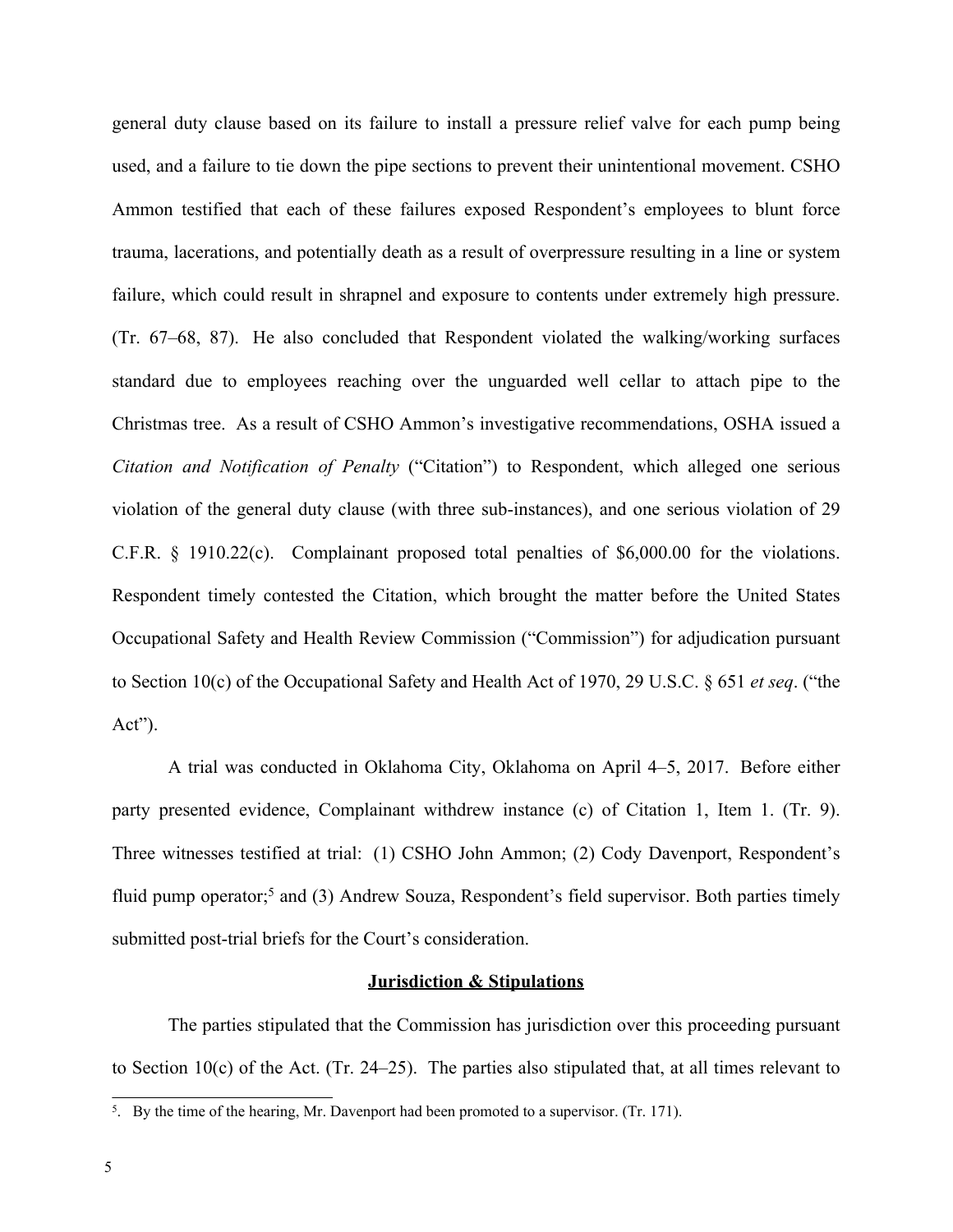this proceeding, Respondent was an employer engaged in a business and industry affecting interstate commerce within the meaning of Sections 3(3) and 3(5) of the Act, 29 U.S.C. § 652(5).

(Tr. 24–25). *See Slingluff v. OSHRC*, 425 F.3d 861 (10th Cir. 2005).

# **Discussion**

# **Citation 1, Item 1**

Complainant alleged a serious violation of the Act in Citation 1, Item 1 as follows:

OSH ACT of 1970 Section 5(a)(1): The employer did not furnish employment and a place of employment which were free from recognized hazards that were causing or likely to cause death or serious physical harm to employees in that employees were exposed to struck by hazards:

Southwest side of the wellhead: On or about January 29, 2016, employees were running two pumping units in support of a pre-fracking operation. The pumping installation and operation exposed the employees to the hazard of being struck by high pressure water and/or high pressure line components in the following instances:

- a) The lines carrying the high pressure water from the two pumping units to the wellhead were not secured to prevent movement in the event of a line failure.
- b) One of the two pumping units did not have installed pressure relief devices on either of its pumps.
- . . .

Among other methods one feasible and acceptable means to protect employees against high pressure water and moving line components would be to comply with The American Petroleum Institute (API) Recommended Practice (RP) 54, Recommended Practice for Occupational Safety for Oil and Gas Well Drilling and Servicing Operations Section 9.13, Pressure Equipment.

# *Citation and Notification of Penalty* at 6. 6

To establish violation of the general duty clause, Complainant must prove, by a

<sup>6</sup> . As noted above, instance (c) of Citation 1, Item 1 was withdrawn by Complainant. The Court has removed instance (c) from its recitation of Complainant's allegations.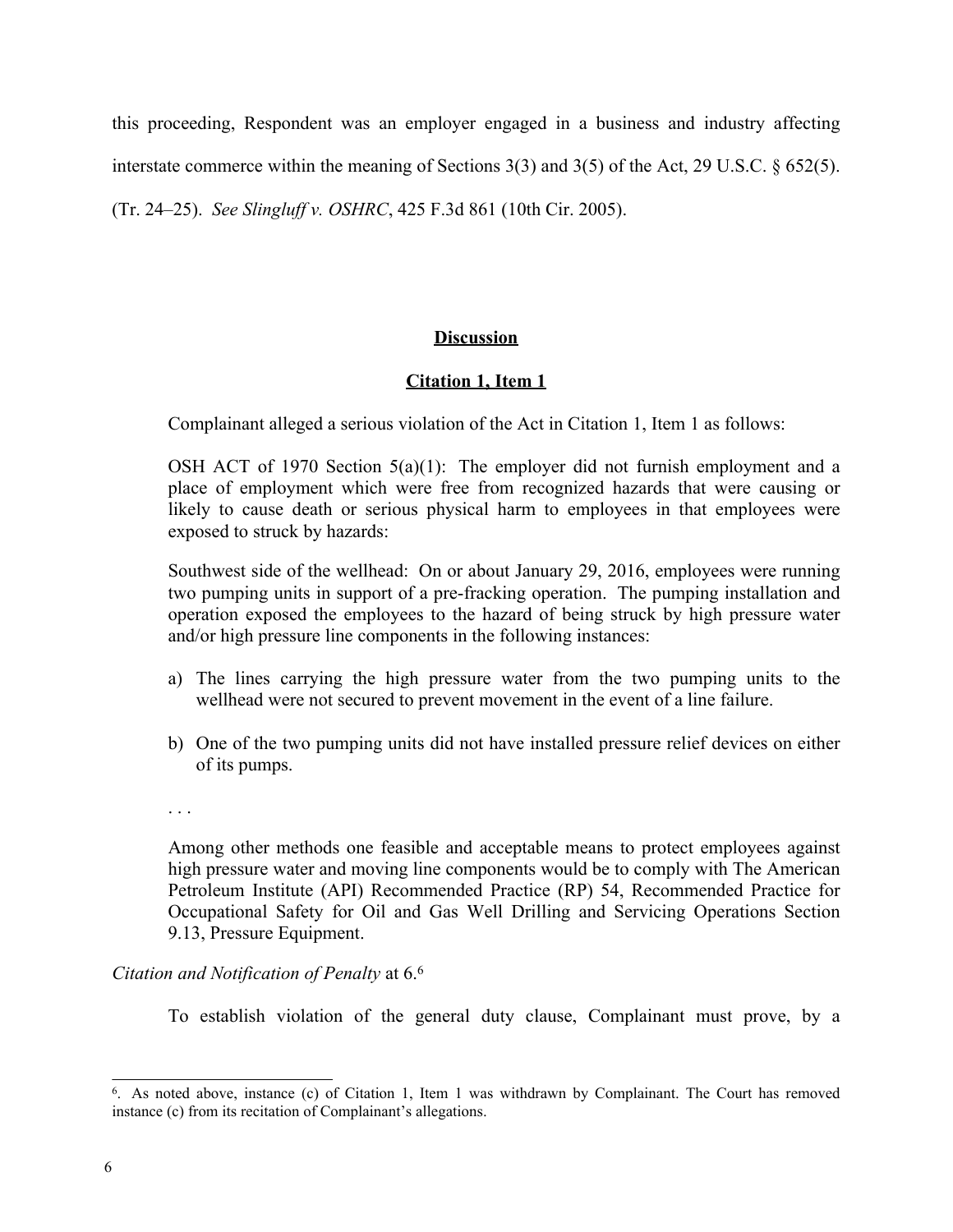preponderance of the evidence, that: (1) a condition or activity in the workplace presented a hazard; (2) the employer or industry recognized the hazard; (3) the hazard was likely to cause death or serious physical harm; and (4) a feasible and effective means existed to eliminate or materially reduce the hazard. *See Waldon Healthcare Center*, 16 BNA OSHC 1052 (No. 89- 2804, 1993); 29 U.S.C. § 654(a)(1). Complainant must also prove that Respondent knew, or with the exercise of reasonable diligence, could have known, of the violative condition. *Tampa Shipyards*, 15 BNA OSHC 1533, 1535 (Nos. 86-360, 86-469, 1992).

#### **The Conditions Presented a Hazard**

According to the Commission, "[H]azards must be defined in a way that apprises the employer of its obligations, and identifies conditions or practices over which the employer can reasonably be expected to exercise control." *Pelron Corp.*, 12 BNA OSHC 1833 (No. 82-388, 1986) (citing *Davey Tree*, 11 BNA OSHC 1898, 1899 (No. 77-2350, 1984)). Put another way, "A safety hazard at the worksite is a condition that creates or contributes to an increased risk that an event causing death or serious bodily harm to employees will occur." *Baroid Div. of NL Indust., Inc.*, 660 F.2d 439, 444 (10th Cir. 1981). *See also Waldon*, 16 BNA OSHC 1052 ("There is no mathematical test to determine whether employees are exposed to a hazard under the general duty clause. Rather, the existence of a hazard is established if the hazardous incident can occur under other than a freakish or utterly implausible concurrence of circumstances." (citing *National Realty & Constr. Co. v. OSHRC*, 489 F.2d 1257, 1265 n. 33)).

#### Instance (a)

CSHO Ammon identified the unsecured pipe between the pumps and the wellhead as a hazard based upon the high operating pressure of the system. According to Davenport, Citizen Energy's company man wanted the pump system operating up to 9,500 psi. (Tr. 202). At this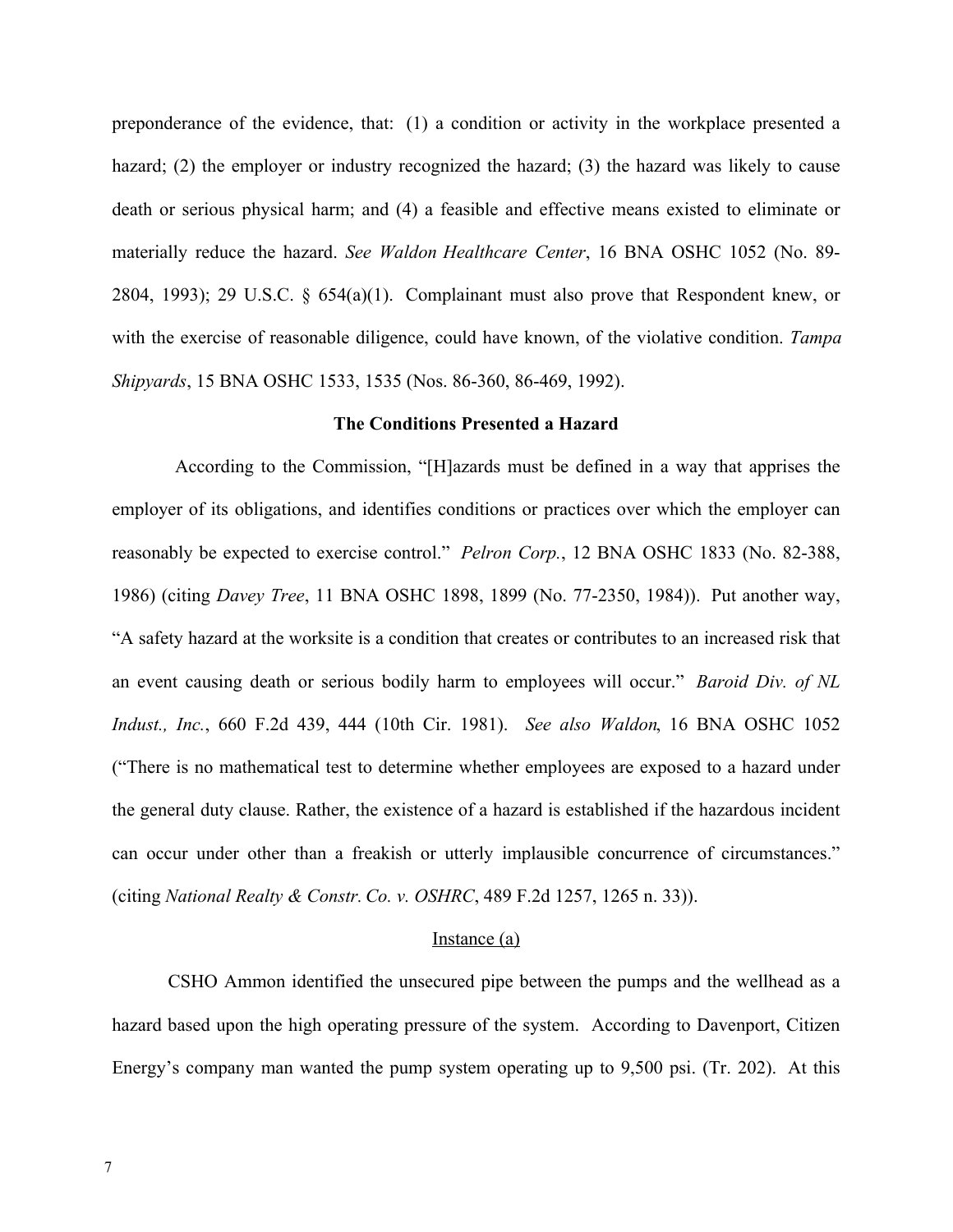level of pressure, CSHO Ammon testified that a line failure could cause: (1) flying objects in the form of pipe unions or joints that connect the multiple pieces of pipe; (2) sudden, unexpected movement of the pipe itself; and (3) severe lacerations if an employee were exposed to a release of the liquid contents under pressure. (Tr. 67). CSHO Ammon supported his conclusion that the unsecured line presented a hazard by recounting injuries and deaths on other worksites that resulted from line failures occurring at much lower levels of pressure, including one worksite on which an air receiver operating at 100 psi came loose and struck an employee's head. (Tr. 66).

Respondent argued that Complainant failed to establish the existence of a hazard, pointing to its policy of implementing a buffer zone, which placed employees behind barriers ("iron") to prevent exposure to the hazard, and the existence of gauges and valves designed to protect against over-pressurization. *Resp't Br.* at 29. However, these practices addresses Respondent's precautions to prevent exposure to the hazard, not the existence of the hazard. Accordingly, the Court finds that a hazard existed with respect to Instance (a).

#### Instance (b)

The hazard identified by CSHO Ammon with respect to Instance (b) is essentially the same as in Instance (a): over-pressurization leading to line or equipment failure. (Tr. 237-238). In this instance, however, CSHO Ammon added the hazard of shrapnel resulting from an explosion. (Tr. 139–140). Whereas the previous instance more specifically addresses a line failure at the pipe unions, instance (b) addresses the potential for the pipe or pressure equipment to explode due to the system's inability to adequately relieve pressure. Given the tremendously high pressure at which Respondent's equipment operated, and in consideration of CSHO Ammon's testimony regarding deaths that have occurred as a result of over-pressured equipment operating at much lower pressures, the Court finds that the pump system presented a hazard as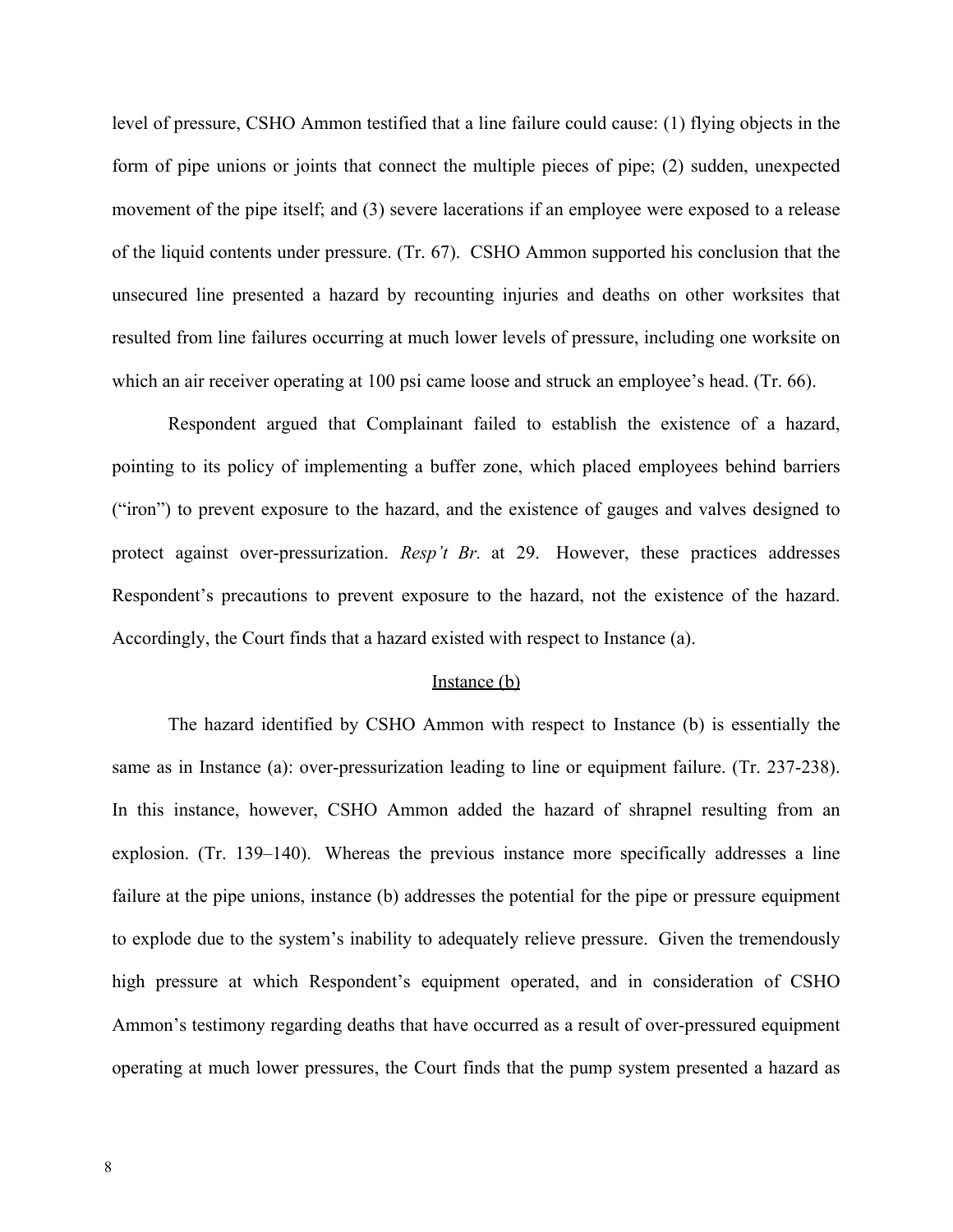alleged by Complainant.

As with Instance (a), Respondent contends it adequately addressed the hazard through its implementation of pressure relief valves and kick-out gauges, as well as the aforementioned buffer zone. Again, however, the implementation of such devices or policies does not negate the existence of the hazard in the first instance; rather, they are designed to abate an already recognized hazard. *See Peacock Eng'g, Inc.*, 26 BNA OSHC 1588 (No. 11-2780, 2017) ("The efficacy of Peacock's work methods in avoiding injury, however, is a separate inquiry from whether an alleged hazard was present."). Respondent did not rebut Complainant's allegation that the pressurized equipment presented a hazard; indeed, as will be discussed below, Respondent implemented a number of measures and controls to prevent such a hazard from actually causing injury.

#### **Respondent and its Industry Recognized the Hazards**

According to the Commission, a hazard is recognized when either the cited employer or its industry recognizes the risk of harm from the cited conditions. *See Arcadian Corp.*, 20 BNA OSHC 2001, 2008 (No. 93-0628, 2004). Probative evidence of industry recognition includes, amongst other things, voluntary industry standards, such as those published by ANSI, NFPA, and API. *See, e.g., Cargill, Inc.*, 10 BNA OSHC 1398 (No. 78-5707, 1982) (NFPA); *Kokosing Constr. Co.*, 17 BNA OSHC 1869 (No. 92-2596, 1996) (ANSI); *Duriron Co.*, 11 BNA OSHC 1405, 1407 n.2 (No. 77-2847, 1983) (NIOSH). Regarding employer recognition, the Commission stated, "While an employer's safety precautions *alone* do not establish that the employer believed that those precautions were necessary for compliance with the Act . . . precautions taken by an employer can be used to establish hazard recognition in conjunction with other evidence." *Beverly Enters., Inc.*, 19 BNA OSHC 1161 (Nos. 91-3144 *et al.*, 2000)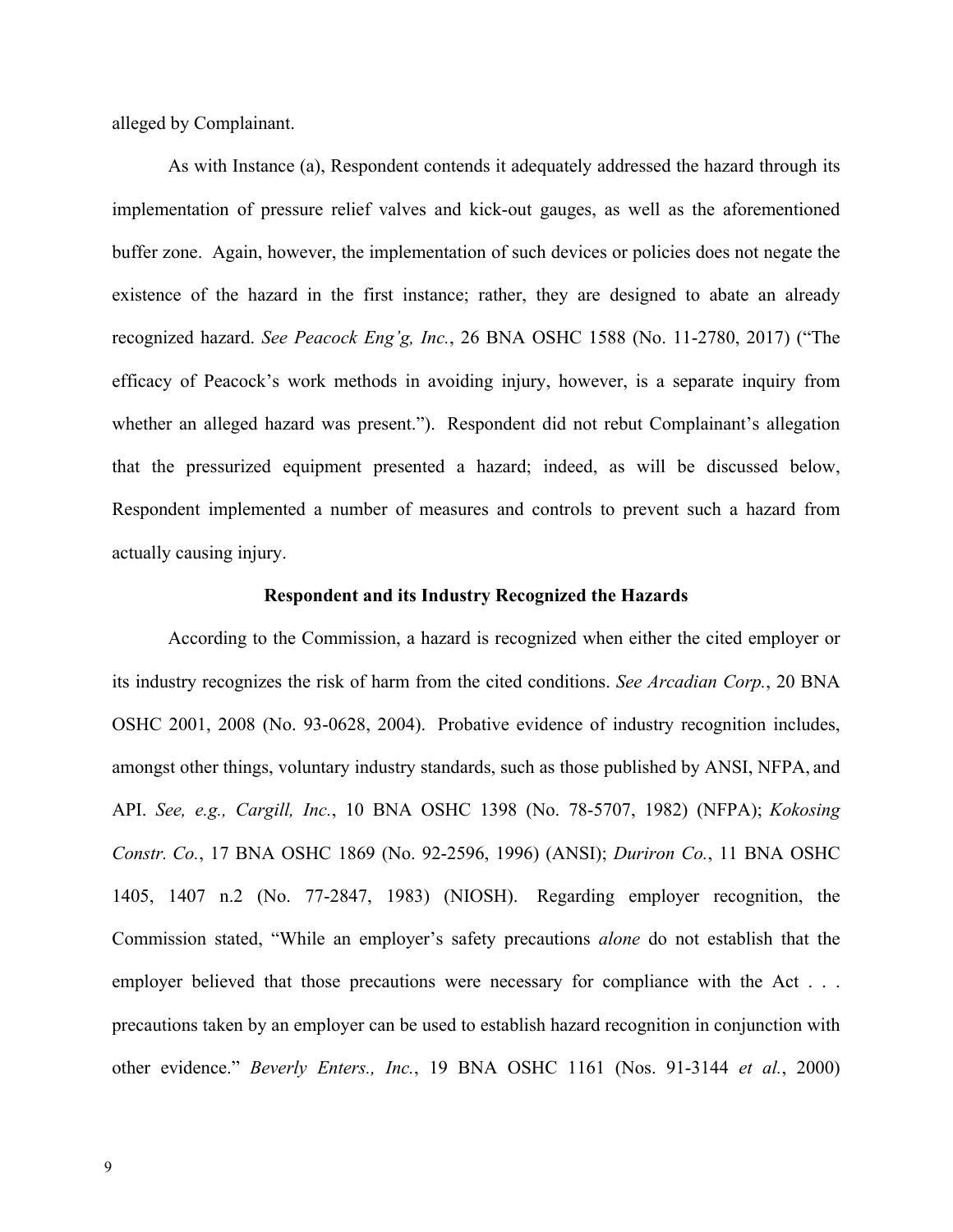(emphasis added) (citing *Wheeling-Pittsburgh Corp.*, 16 BNA OSHC 1218 (No. 89-3389, 1993); *Waldon*, 16 BNA OSHC at 1061–62).

# Instance (a)

The Court finds both Respondent and the well-servicing industry recognized the hazard of overpressure leading to line movement and/or line failure. API Recommended Practice 54 states, "Each section of a high pressure rigid line should be secured using appropriate means to prevent movement should the line fail." (Ex. R-36 at  $\S$  9.13.3). This standard directly addresses the hazard identified by CSHO Ammon—the potential for line failure and unintentional movement of the iron pipe. (*Id.*). The Court's finding of industry recognition is bolstered by CSHO Ammon's testimony that he has observed other employers secure pipe between the wellhead and pumps as suggested in API RP 54. (Tr. 66).

In addition to industry recognition, the Court also finds Respondent was directly aware of the hazard posed by unsecured pipeline. The Job Safety Analysis filled out by Souza that indicated "pressure" as a hazard, and CSHO Ammon took photographs that showed a series of cables stretched over the top of the portion of the pipeline immediately extending from the back of the double pump unit. (Ex. C-12 at 1, R-28). These cables are commonly referred to as "whip checks" and, according to CSHO Ammon, whip checks are designed to limit movement, or whipping, of the line in the event of an overpressure event or line failure. (Tr. 70–71). This was confirmed by Souza, who testified his crew installed whip checks on the back of the double pump to prevent their movement. (Tr. 313). Souza also admitted when the pipeline is operating under pressure, line failure is "always a possibility." (Tr. 314). Because Respondent not only recognized the possibility of a line failure, but also implemented abatement measures to mitigate the effects of such a failure, the Court finds Respondent recognized the hazard described in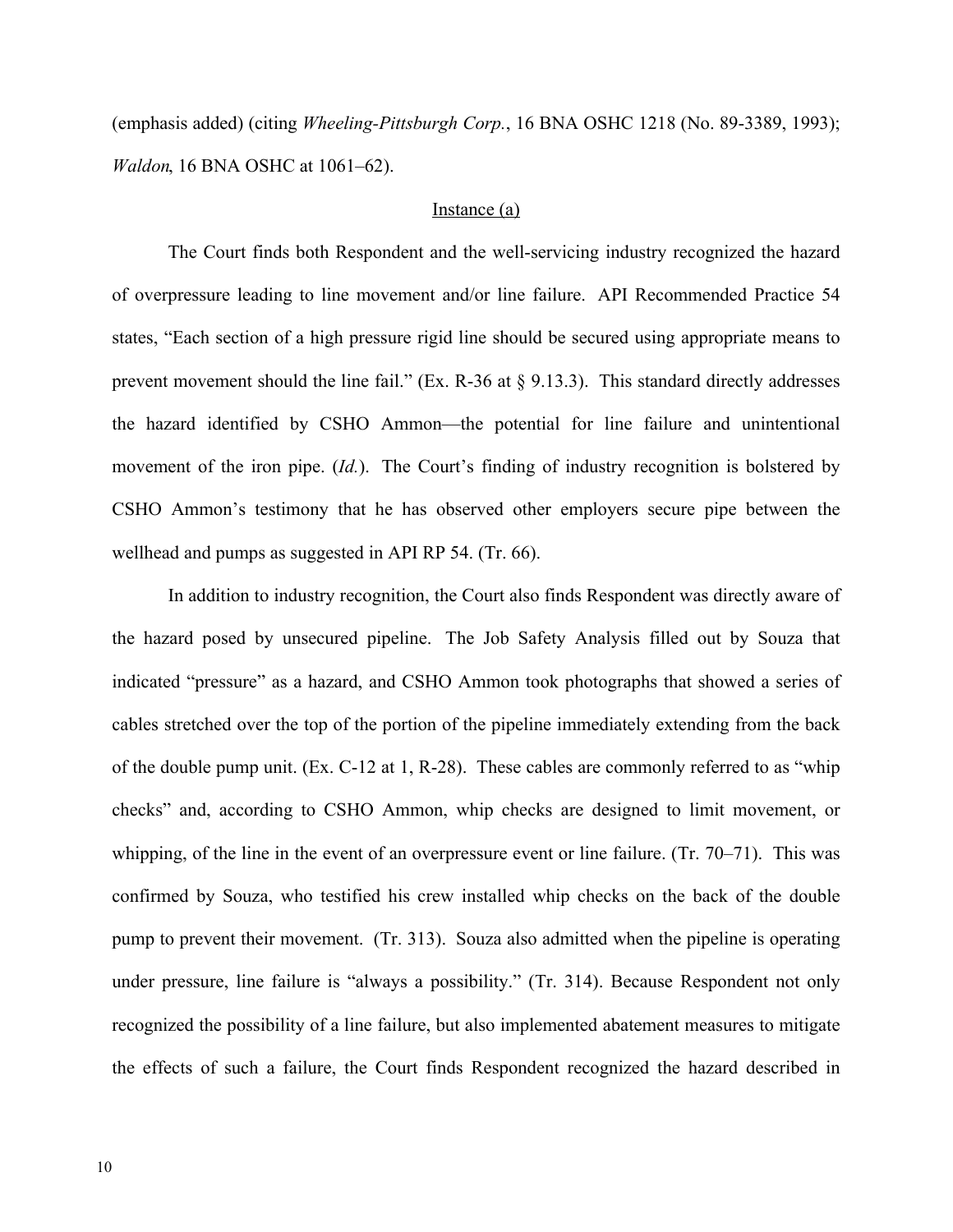Instance (a).

### Instance (b)

For similar reasons, the Court finds Respondent and its industry also recognized the hazard described in Instance (b). Again relying on API RP 54, Complainant argued that the well servicing industry recognized the hazards associated with over-pressurization. (Tr. 75–76; Ex. C-8). Section 9.13.8 of RP 54 states, "Positive displacement pumps shall be equipped with pressure relief devices that discharge to the circulation system or other acceptable location." (Ex. R-36 at 21). Similarly, Respondent's own procedures state:

A pop off valve is a pressure relief valve, its purpose is to prevent over pressuring of lines and pump equipment and should be installed as near the pump as possible taking into consideration wind direction and populous area. It is recommended that a manual valve be ran under the pop off valve so in case the pop off valve washes out you can close the manual valve.

(Ex. R-5 at 2). In this case, Respondent installed a single pressure relief valve for the collective three-pump system. Thus, Respondent not only had procedures that addressed the hazard of overpressure, but Respondent also actually installed and used devices to counteract the hazard of over-pressurization, including pressure relief valves and kick-out gauges. Accordingly, the Court finds that Respondent and its industry recognized the hazard alleged by Complainant in Instance (b).

### **The Hazards were Likely to Cause Death or Serious Physical Harm**

"[T]he Commission has made clear [that] the criteri[on] . . . [in this regard] is not the likelihood of an accident or injury, but whether, if an accident occurs, the results are likely to cause death or serious physical harm." *Peacock Eng'g*, 26 BNA OSHC 1588 (quoting *Waldon*, 16 BNA OSHC at 1060). As previously discussed, CSHO Ammon testified the hazard of over-pressurization leading to line failure or explosion could result in exposure to high pressure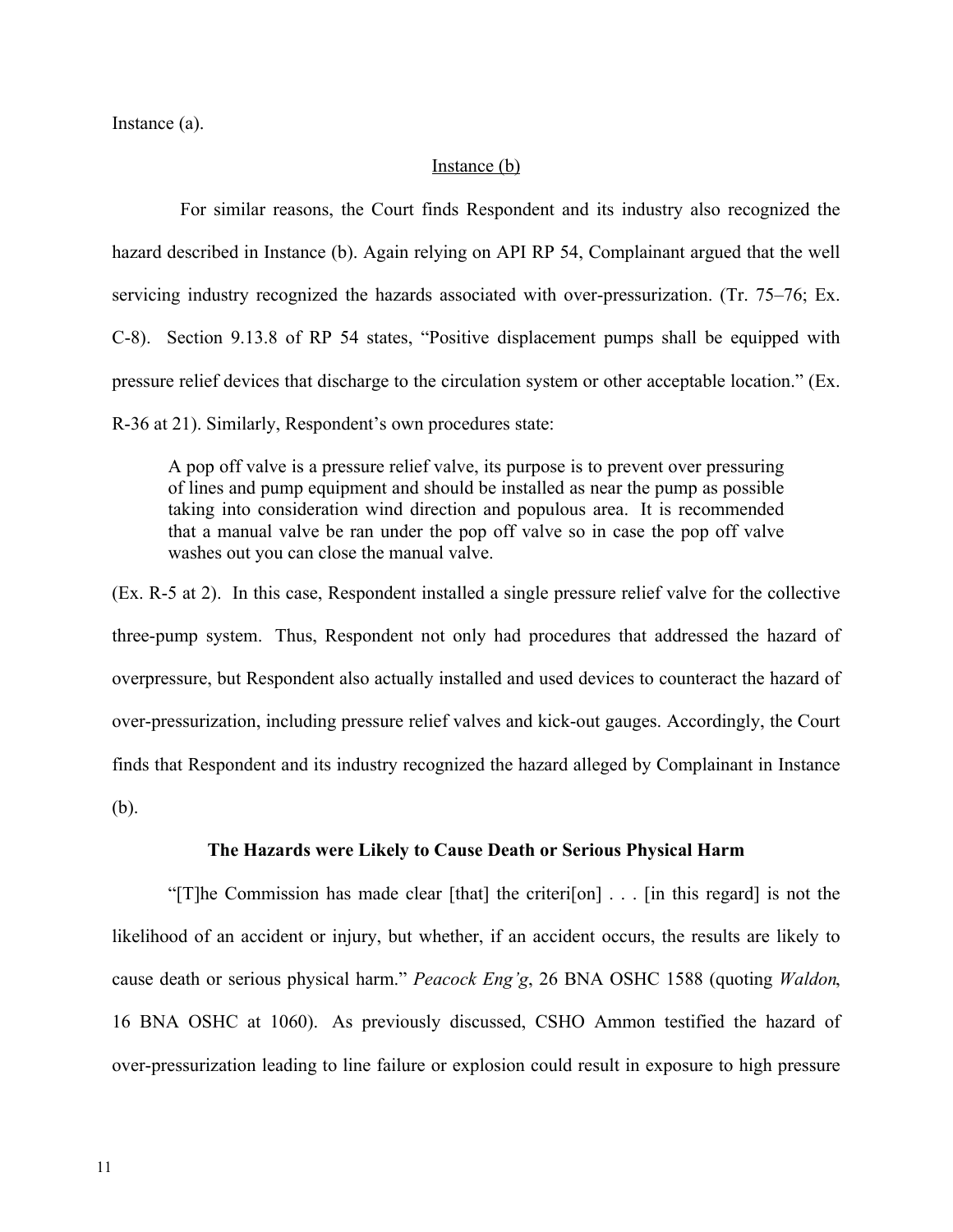liquid spray, pipe shrapnel, and violent movement of pipe or associated connections. Exposure to these hazards, according to CSHO Ammon, could cause severe lacerations, blunt force trauma, and even death. Respondent did not dispute these assertions. Accordingly, the Court finds the hazards addressed by both Instance (a) and Instance (b) were likely to cause death or serious physical harm.

#### **Respondent's Employees were Exposed to the Hazard**

Though not explicitly an element of the general duty clause, the Commission has held that "[i]mplicit in the above elements is the necessity for establishing employee exposure to the cited hazardous condition." *Grossman Steel & Aluminum Corp.*, 6 BNA OSHC 2020, 2022 (No. 76-2834, 1978). "The Secretary may prove employee exposure to a hazard by showing that, during the course of their assigned working duties, their personal comfort activities on the job, or their normal ingress-egress to and from their assigned workplaces, employees have been in a zone of danger or that it is reasonably predictable that they will be in a zone of danger." *Rgm Constr. Co.*, 17 BNA OSHC 1229 (No. 91-2107, 1995).

The question of exposure in this case is an interesting one. Respondent instituted a buffer/danger zone policy, which was intended to remove employees from the zone of danger imposed by the pressurized equipment. (Tr. 193; Ex. R-5). Prior to starting the pumps and pressurizing the system, employees were instructed to vacate the area and place "iron" between themselves and the pressurized equipment. (Tr. 194). In this case, the "iron" was either the equipment trailer or standing on the opposite end of the tractor that housed the pumps. (Tr. 194; Ex. R-3). According to Souza—who, along with Davenport, would be stationed in the operator's cabin of the double pump—he would communicate with two of his employees via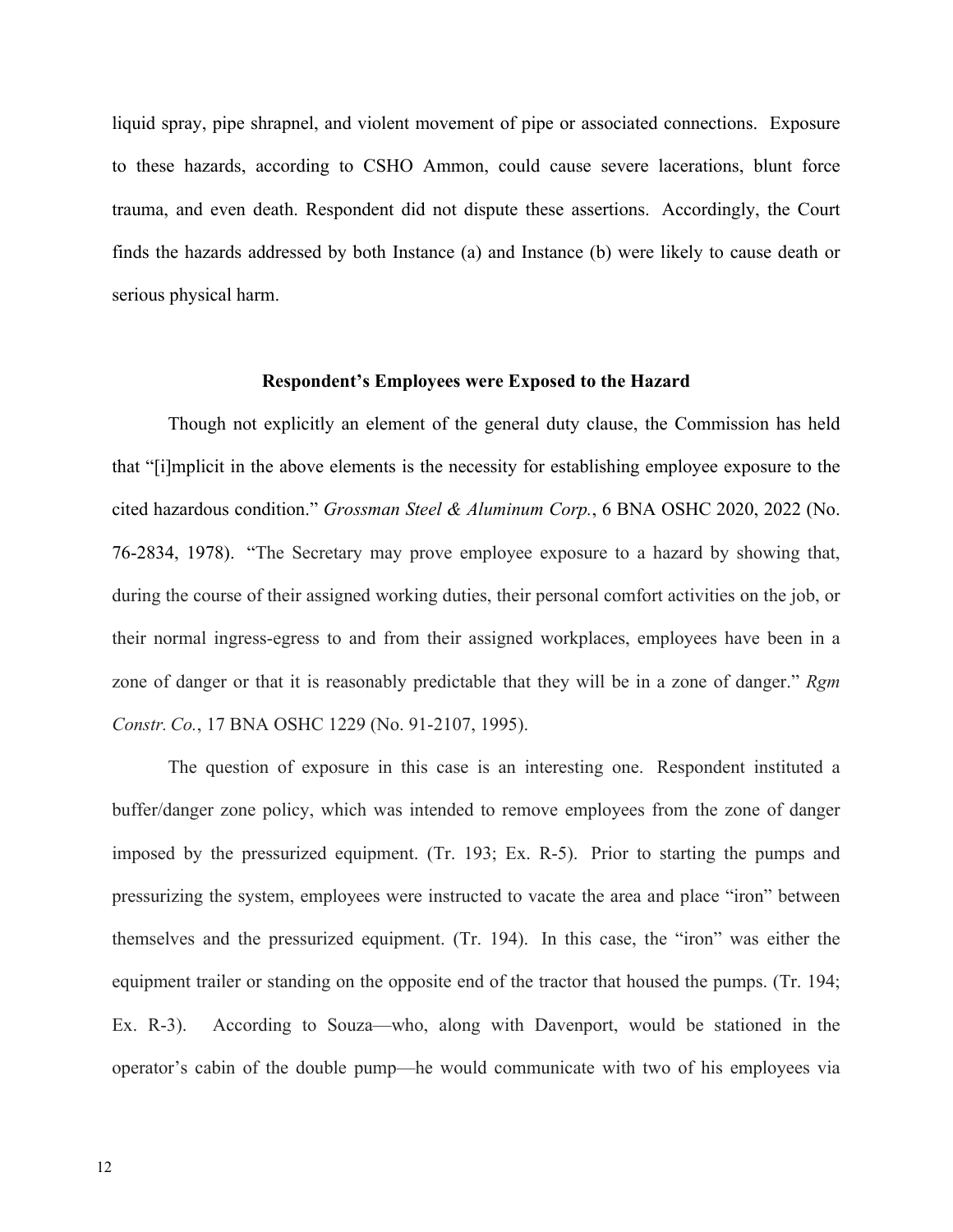radio, who would, in turn, keep other employees and contractors out of the zone of danger. (Tr. 348).

Complainant argues that Respondent's buffer zone policy was insufficient to fully protect its employees for two reasons. First, Complainant argues that Respondent failed to conspicuously identify the buffer zone with red tape or other warning signs, which he had seen at other worksites implementing a similar policy. (Tr. 92–94). While such warning signs may have been more effective at highlighting the danger zone, there is no evidence to suggest that they were required, nor did Complainant establish the policy implemented by Respondent was ineffective or ignored. Accordingly, the Court finds those employees covered by the buffer zone policy were not exposed to the hazard.

Complainant's second argument, however, points out that not all of Respondent's employees were protected through the use of the buffer zone. Davenport and Souza were seated in the operator cabins while the pumps were being used. (Tr. 173, 178–79, 337). The operator's cabin on the double pump is located directly behind the pumps, with the window of the cabin overlooking the pipeline leading to the wellhead.<sup>7</sup> (Tr. 134; Ex. R-23). With respect to both Instance (a) and Instance (b), CSHO Ammon testified that an overpressure event leading to a line failure or explosion could cause whipping pipes; flying objects in the form of components, such as the unions that join pipes; exposure to contents under extreme pressure; and shrapnel. (Tr. 67–68, 139–140). In both instances, CSHO Ammon testified the pressure of the system was capable of ejecting metal components at such a speed that it could penetrate other metal. (Tr. 67, 78). CSHO Ammon's testimony is bolstered by Respondent's buffer zone policy, which addresses this hazard by placing the other employees behind the iron trailers. Davenport, and potentially Souza, however, were located in the pump cabs during pressurization, behind nothing

<sup>7</sup> . The control cab for the single pump unit was located on a separate trailer. (Tr. 134, 347; C-12 at 2).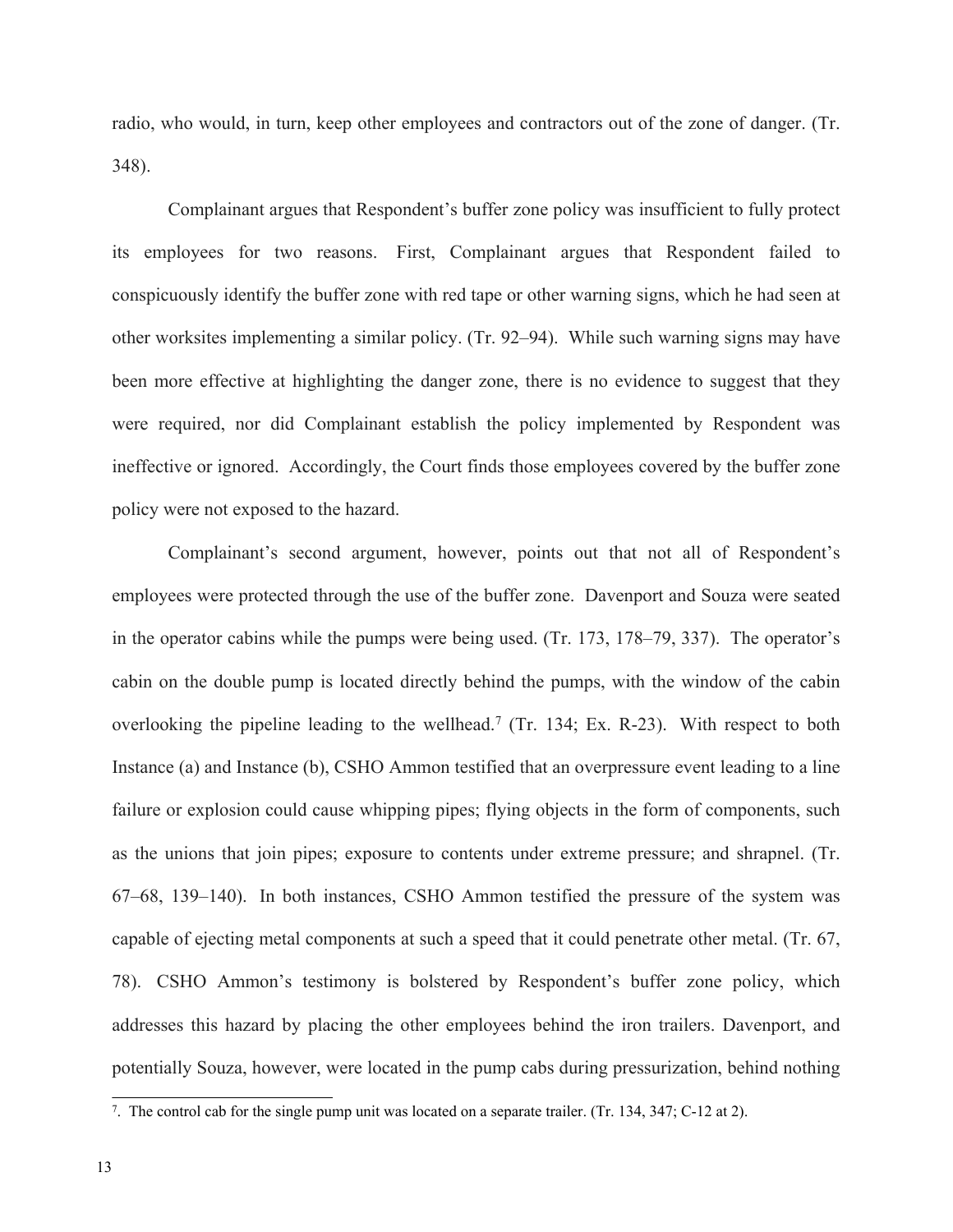more than a pane of glass.

Respondent attempted to undercut CSHO Ammon's conclusions by suggesting the cabs' control consoles could serve as a barrier, and also intimated that the operator would be seated at the lower edge of the pump cab windows. (Tr. 136, 214). While the control console may be substantial, there was no evidence to suggest it could (or was intended to) stop flying shrapnel, flying sections of pipes, or other components. Likewise, there was no evidence that the windows of the pump cabs were rated for such protection, nor is the Court convinced that the location of the operator's chair relative to the window reduced the risk of exposure in any way. Instead, the Court is persuaded by Respondent's own policy, which places all employees except the operator of the double pump and his supervisor behind the iron trailers. In Souza's words, "You always try to get something between you and the pressurized equipment. In case it does fail, you have something to take the force of it before it ever gets to you." (Tr. 340). There was no evidence that the cab provided that level of protection. Souza testified he did not feel at risk when in the operator's cabin only because "the chance of anything coming back at you is very slim." (Tr. 339). While likelihood of an actual injury may be relevant to a penalty determination, it does not negate the fact that the occupants of the cab were not adequately protected from the hazards described in Citation 1, Item 1. Accordingly, the Court finds that Davenport and Souza were exposed to the hazards in both Instances (a) and (b).

Respondent further argues Section 16 of API RP 54 was more specifically applicable to Respondent's work and thus takes precedence over the requirements of Section 9. *Resp't Br.* at 27. A brief review of Section 16 quickly dispels this argument: "All applicable recommended practices of other sections of this publication, in addition to the practices under Section 16, apply to acidizing, fracturing, and hot oil operations." (Ex. R-36 at § 16.1.2). Respondent's second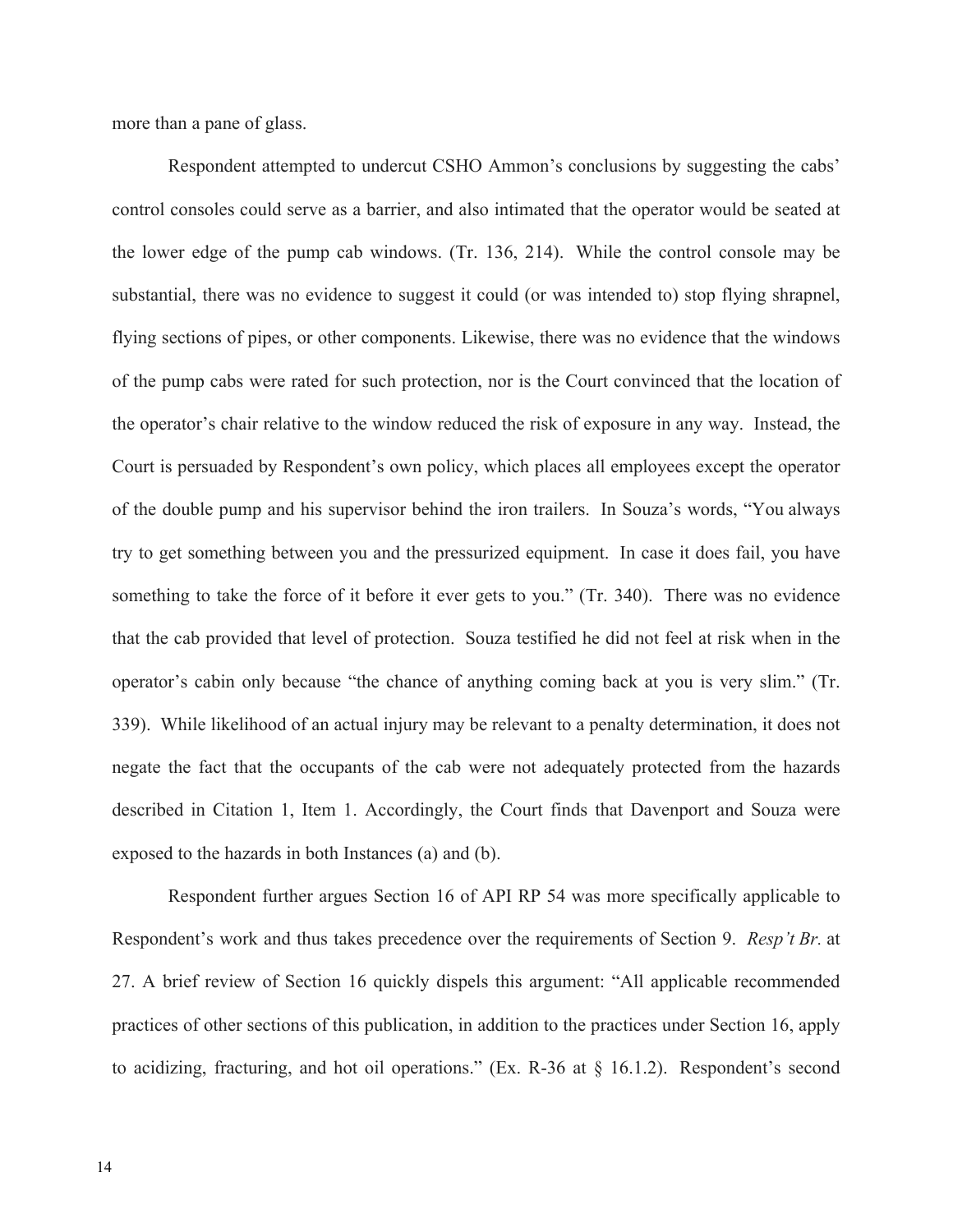argument, which is premised on the first, is that Section 16 "mandate[s] that the operator be at the controls during operations  $\dots$ ." This is not entirely true. Section 16 actually states "[p]ump operators *should* remain at the controls while the pump is in operation." (*Id.* at § 16.2.2) (emphasis added). According to API RP 54, the term 'should' means, "a recommended practice(s) (a) where a safe comparable alternative practice(s) is available; (b) that may be impractical under certain circumstances; or (c) that may be unnecessary for personnel safety under certain circumstances." (*Id.* at § 3.1.89). Further, even though Davenport "should" be in the operator's cabin, nothing in the API standards (presented in this record) indicated that the cab was required to be located in any particular place. Although Davenport testified that the cab of the double pump is always set up in the manner described above, there was no testimony that its location directly behind the double pump was where it had to be. (Tr. 221). In fact, the operator's cabin for the single pump was located on a separate trailer, which tracks with Souza's testimony that Respondent determines the location of the cab relative to the pump equipment. (Tr. 347). Respondent's arguments are rejected. Respondent's pump operators were exposed to the hazardous condition of highly pressurized lines and equipment.

#### **Respondent had Knowledge of the Hazardous Conditions**

In addition to proving that Respondent, or its industry, recognized the hazard, Complainant must also prove that Respondent knew or, with the exercise of reasonable diligence, could have known of the presence of the violative condition. *See Pride Oil Well Svc.*, 15 BNA OSHC 1809 (No. 87-692, 1992). Complainant need not show Respondent knew the conditions were hazardous or violated the Act; rather, he need only show Respondent had actual or constructive knowledge of the conditions giving rise to the hazard. *Phoenix Roofing, Inc.*, 17 BNA OSHC 1076 (No. 90-2148, 1995). A supervisor's knowledge of the condition can be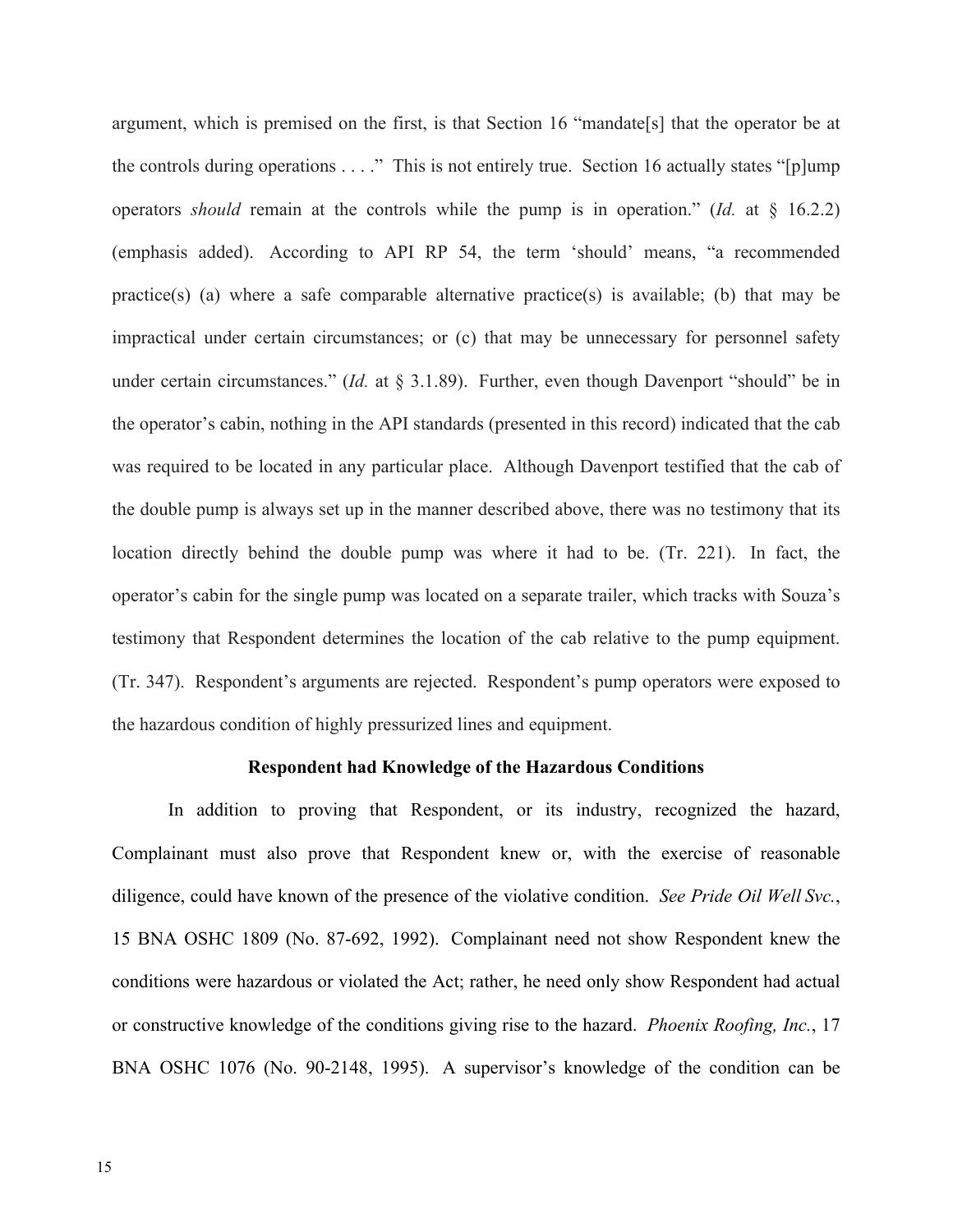imputed to the employer. *See Access Equip. Sys., Inc.*, 18 BNA OSHC 1718, 1726 (No. 95-1449, 1999).

Souza, Respondent's on-site supervisor, testified he did not install tie-downs on the pipeline, nor did he install more than one pressure relief device, because he "figured it would be enough." (Tr. 315). This constitutes actual knowledge of the hazard. Because Souza was a supervisory employee, his knowledge is properly imputable to Respondent. Accordingly, the Court finds Respondent was aware of the conditions constituting the hazard alleged by Complainant.

#### **Feasible and Effective Means of Eliminating or Materially Reducing the Hazard**

In order to establish a violation of the general duty clause, Complainant must "'specify the proposed abatement measures and demonstrate both that the measures are capable of being put into effect and that they would be effective in materially reducing the incidence of the hazard.'" *Arcadian Corp.*, 20 BNA OSHC 2001 (quoting *Beverly Enters., Inc.*, 19 BNA OSHC 1161 (No. 91-3144 *et al.*, 2000)). "Feasible means of abatement are established if 'conscientious experts, familiar with the industry' would prescribe those means and methods to eliminate or materially reduce the recognized hazard." *Id.* (quoting *Pepperidge Farm, Inc.*, 17 BNA OSHC 1993)). Where an employer has taken steps to abate the recognized hazard, Complainant must show those measures are inadequate. *Alabama Power Co.*, 13 BNA OSHC 1240 (citing *Cerro Metal Prods. Div., Marmon Grp., Inc.*, 12 BNA OSHC 1821, 1822 (No. 78-5159, 1986)). *See, e.g., SeaWorld of Florida, LLC v. Perez*, 748 F.3d 1202, 1215 (D.C. Cir. 2014) ("[SeaWorld] had already implemented abatement for at least one of its killer whales and needed only to apply the same or similar protective contact measures it used with Tilikum to other killer whales.").

#### Instance (a)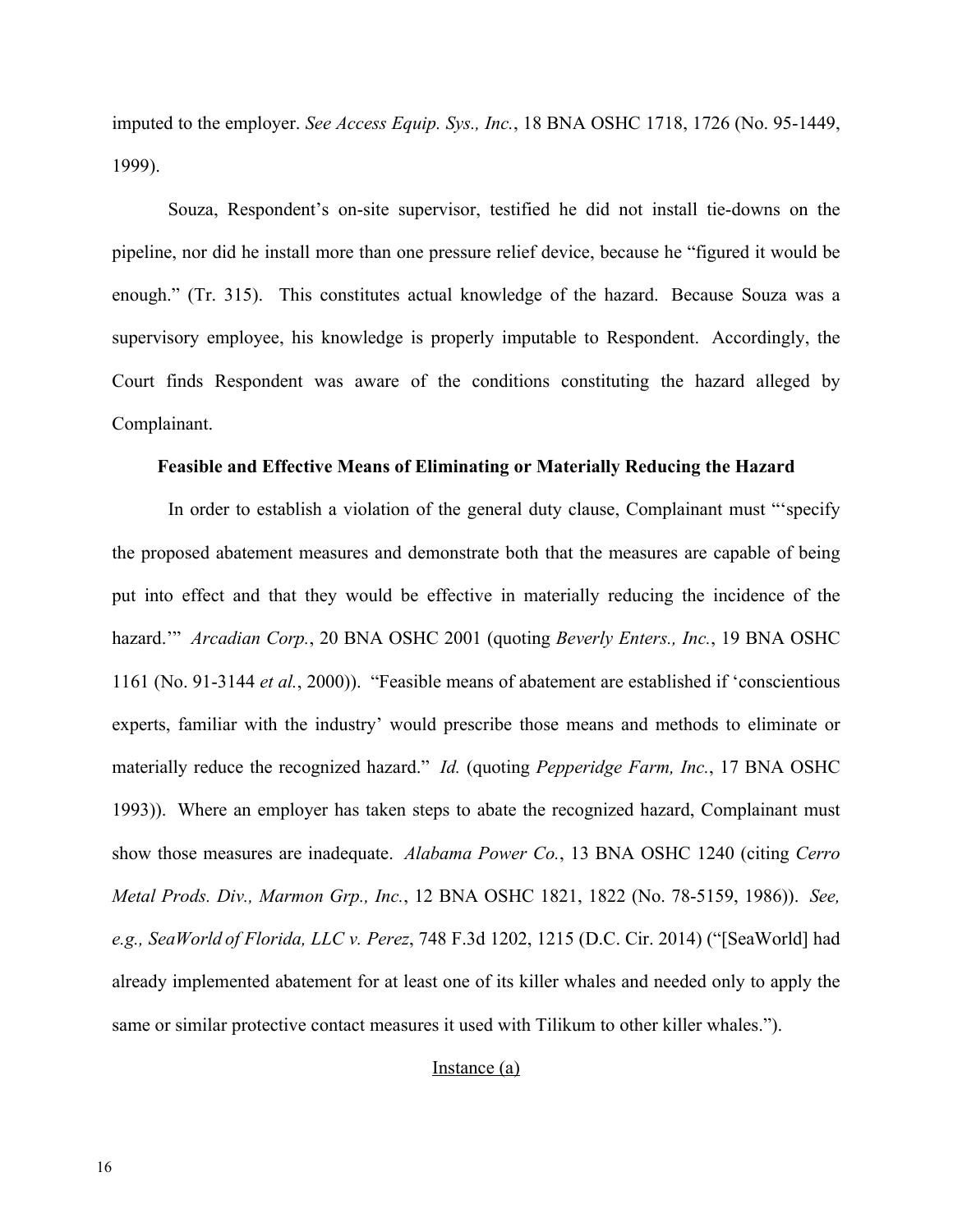In order to abate the hazards associated with a pipeline failure or unintended pipe movement, Complainant proposed that Respondent use a staking system to secure the iron pipeline in place during pumping operations. (Tr. 64–65). API RP 54 does not specify the means by which the line should be "secured using appropriate means", but CSHO Ammon suggested driving pairs of substantial metal stakes into the ground at an angle over the top of the pipeline at various points, creating a "teepee" anchor, as it were. (Tr. 65). CSHO Ammon suggested that these anchors be installed at or near critical connection points and midpoint of each pipe section. (Tr. 65). Respondent did not dispute the efficacy of this form of abatement. Indeed, when confronted with the question of whether Respondent anchored the lines, Davenport also described a process by which anchors could be installed. (Tr. 199). Nonetheless, he testified that: "we just do not do that." (Tr. 198-199). Instead, he testified that anchors are typically utilized by employers engaged in flowback—drawing fluid out, instead of pumping it in—"[b]ecause the pump jobs usually consist of a day to a few days job but the flowback iron will be out there for months on general time." (Tr. 199). There was no evidence that that using tie-down stakes or anchors was exceedingly onerous or otherwise infeasible.

Respondent implemented a similar form of abatement through its use of whip-checks, but only with respect to the first section of pipe immediately connected to the double pump. (Tr. 68–69). In lieu of securing the entire line, Respondent contends that its buffer zone policy was sufficient to abate the hazard. However, as discussed above with respect to the issue of exposure, the buffer zone policy did not cover the pump operators in the control cabins during pressurization.

The Court finds that Complainant established the feasibility and utility of the staking/anchoring system described by both CSHO Ammon and Davenport. According to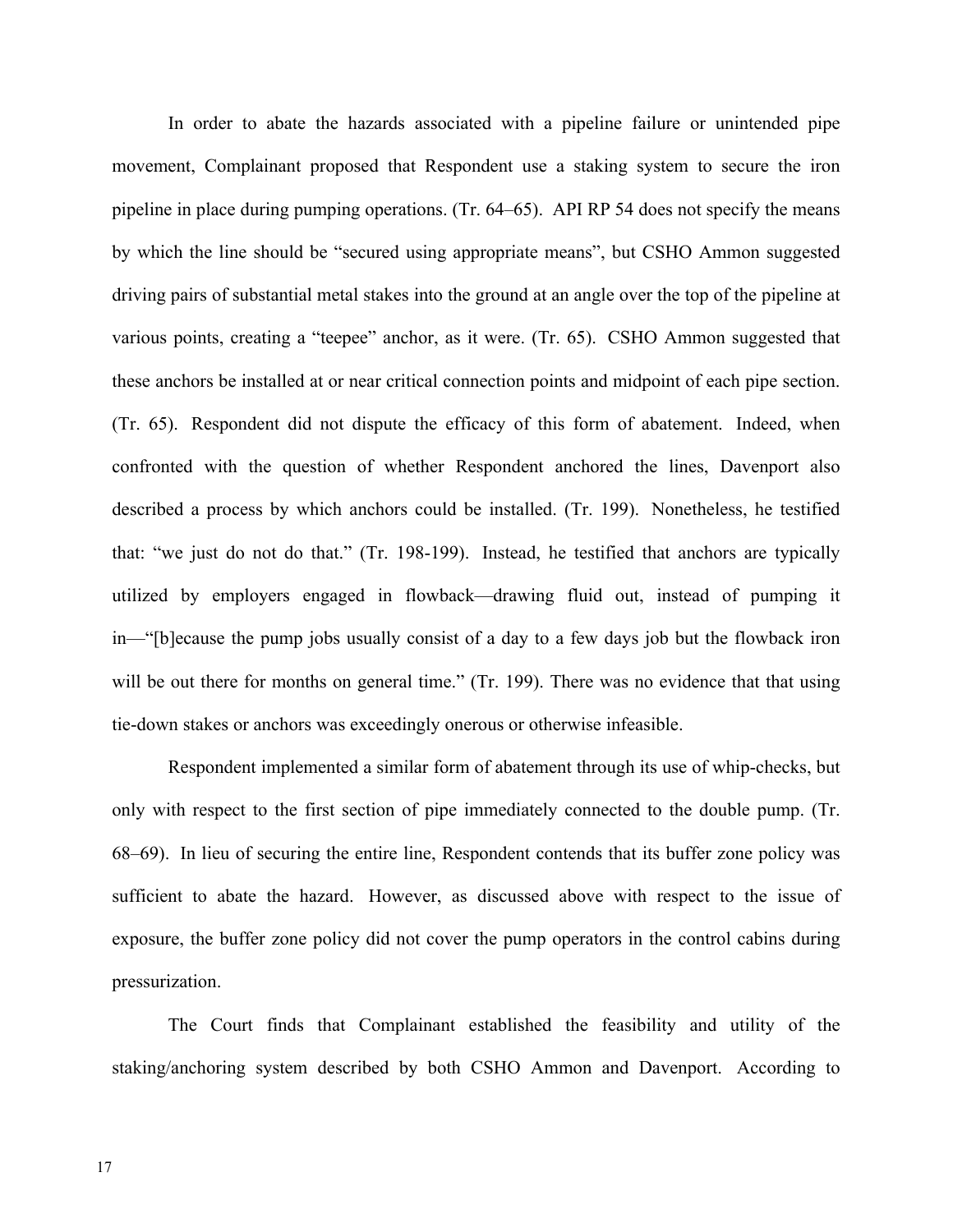CSHO Ammon, installing stakes or anchors at the midpoint of each pipe section, and at the connection points would prevent, or severely restrict, the unintentional movement of the pipe and, subsequently, the ejection of joints, collars, or other implements attached to it. (Tr. 64–69, 140). Respondent did not present evidence to suggest otherwise. Accordingly, Citation 1, Item 1(a) will be AFFIRMED.

### Instance (b)

The Court finds that Complainant failed, however, to establish by a preponderance of the evidence that Respondent's use of a single pressure relief device ("pop-off valve") failed to address the explosion hazard associated with an overpressure event.

API RP 54 is not a model of clarity when it comes to the installation of pressure relief devices. It states, "Positive displacement pumps shall be equipped with pressure relief devices that discharge to the circulation system or other acceptable location." (Ex. R-36 at  $\S$  9.13.8). According to Complainant, § 9.13.8 requires a pressure relief device on a per pump basis to properly abate the hazard. The Court is not convinced. The language of the API standard is ambiguous and key terms are left undefined. For example, though Complainant urges a onedevice-per-pump interpretation, the standard merely states that pumps shall be equipped with pressure relief devices; it does not indicate where those devices shall be installed, whether the installation is contingent on the use of multiple pumps, or even define the term "pressure relief device." There was no expert or other testimony proffered by Complainant that provided additional clarity. Instead, CSHO Ammon testified that the problem with using a single pressure relief valve had to do with the possibility of intervening valves being closed between the pump and the lone pressure relief device. (Tr. 76). There are multiple problems with this position.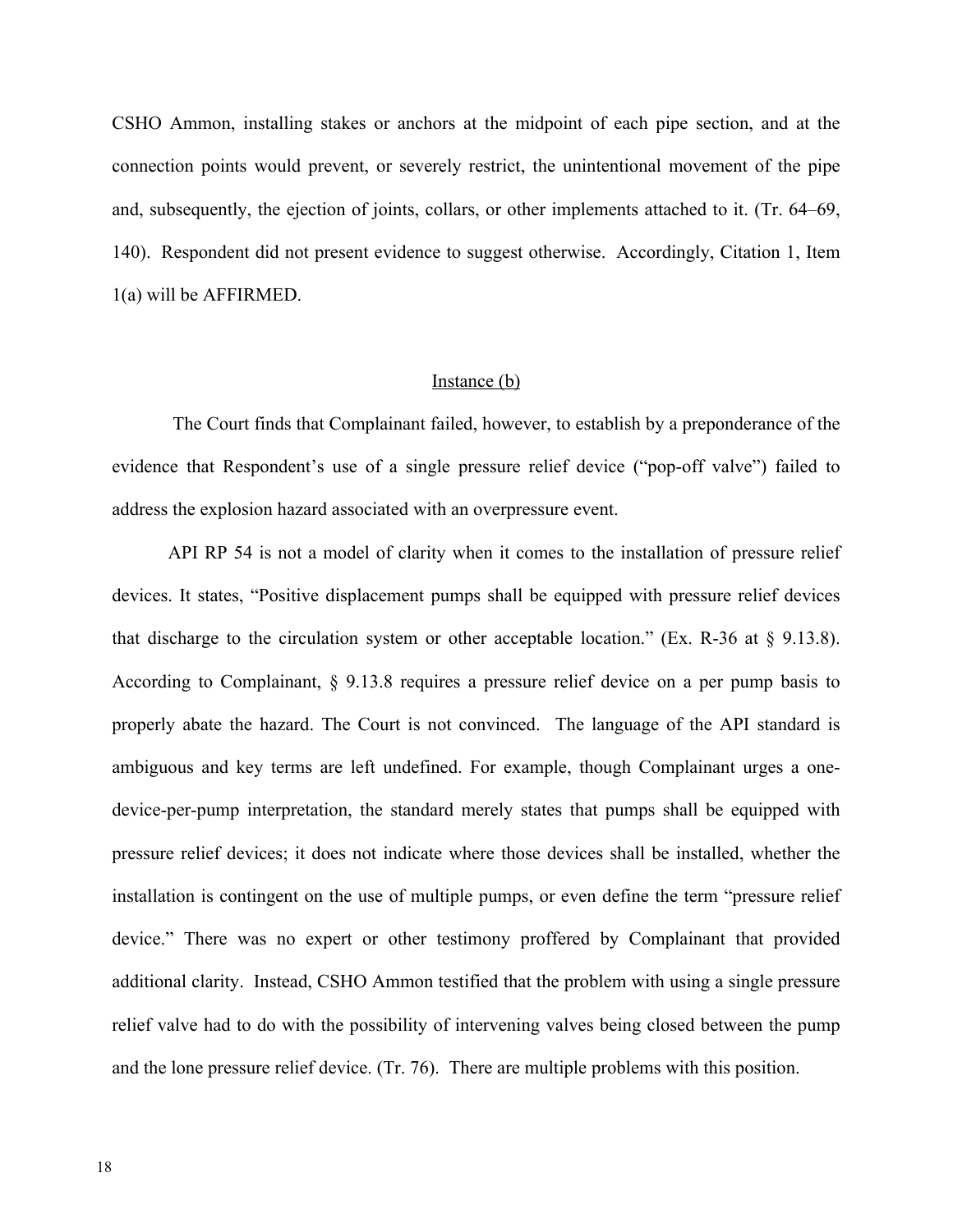First, although there were multiple valves between the pump and the lone pressure relief device, Respondent's policy addressed the potential hazards associated with one of the valves being erroneously closed when pressurization occurred. Specifically, Respondent's policy "recommended running as few of [sic] valves in the pump line as possible", thus reducing the likelihood that one or more would be closed prior to pressurizing the system. (Ex. R-5 at 2). Further, Respondent's policy also required "[a]ll valves inline [to be] *double checked* to make sure they are fully open and or [sic] stiff to open and close so as to prevent valve closing while pumping at high rates." (*Id.*) (emphasis added). On this jobsite, there was no indication that these policies had been disregarded, and Davenport testified that a supervisor always confirms that all valves are open before pressure is introduced into the system. (Tr. 219–20). The Court also notes that opening and closing valves on the line required the use of a valve-specific tool. (Tr. 254).

Second, and perhaps more enlightening, is the following trial colloquy between Respondent's counsel and CSHO Ammon:

BY MR. BAGOT [Respondent's counsel]:

Q. Good morning, Mr. Ammon. When we talked yesterday, you made a comment about the fact that your intervening valves between the two pumps – remember the single pump and the double pump? And because of that, you didn't think it was appropriate to use the pressure relief valve on the single pump to also be the relief valve for the dual pump.

Do you remember that testimony?

A. Yes.

Q. Do you remember testifying that in your deposition in this case, that if the valves had been locked open, that in your opinion they could use the pressure relief valve on the single pump for both the single pump and the – and the dual pump.

A. I indicated that my research had indicated that that could be done under some state laws that cover this area. I think particularly the state of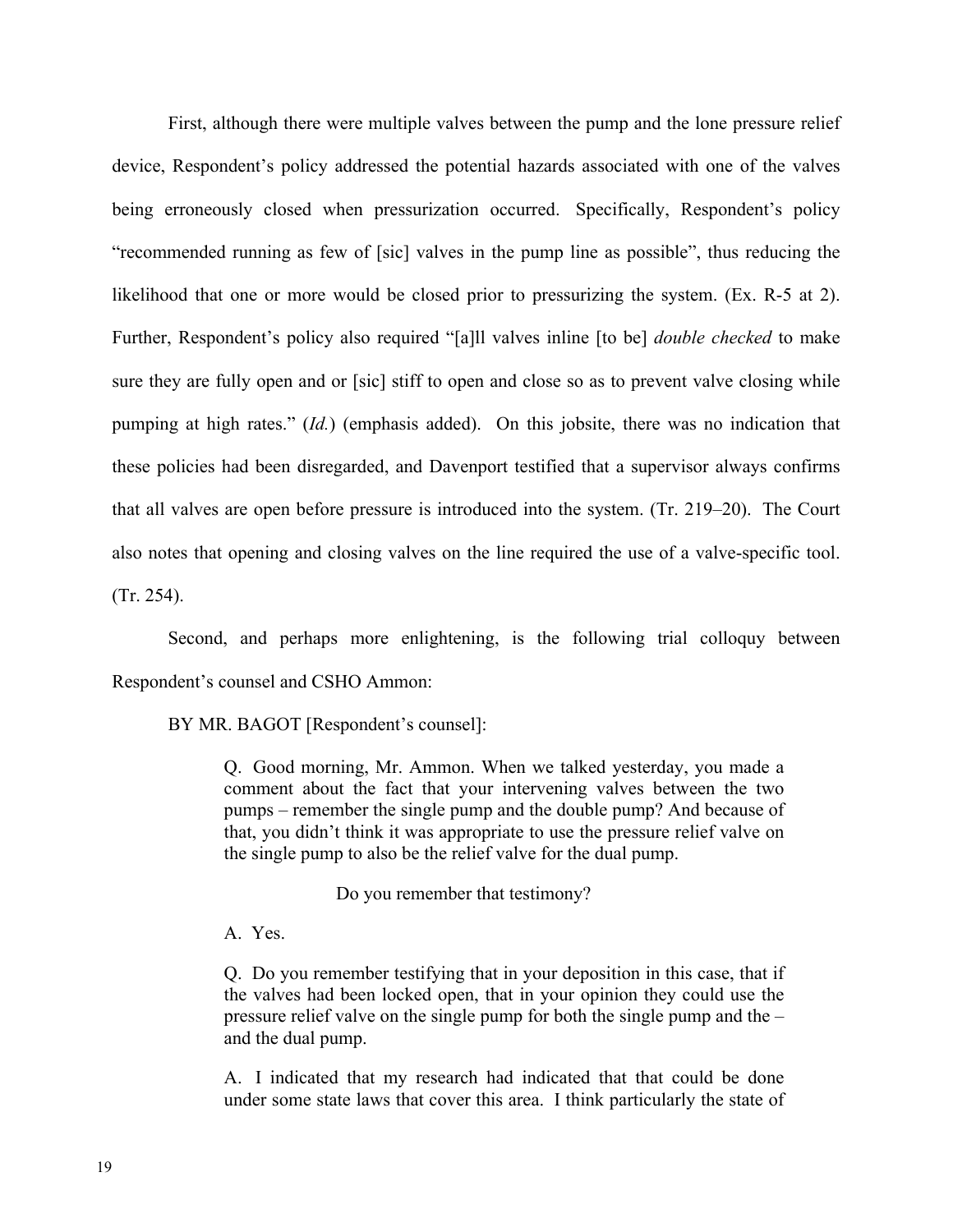California laws allows that. And that we would probably allow that, too, if that pressure relief valve would provide relief for the whole system.

Q. Okay. So if they had locked the valves open, you would have allowed the use of the one pressure relief valve for both pumping units; is that –

A. Most likely, yes.

(Tr. 251–52). This testimony undermines Complainant's principal assertion that industry-recognized abatement requires the installation of multiple pressure relief devices on a per pump basis. CSHO Ammon suggests that Complainant would allow a single pressure relief device insofar as it "would provide relief for the whole system." (Tr. 252). Based on the testimony of Davenport, and the aforementioned elements of Respondent's operating policy, that is exactly how the system, as set up on the day of the inspection, appears to have operated.

In response to a question about how a single pressure relief valve is adequate to relieve

pressure across both pumps, Davenport testified:

Well, the pressure's going to be the same over all lines. I mean, it's  $$ they're tied together into the wellhead. So if both units are pumping, they're both seeing the same amount of pressure.

So say that the double pump has a malfunction, they are still tied in to line together. And the pressure will be the same no matter if you're pushing water or pulling water or anything. The pressure's is going to be the same over the entirety of the line.

(Tr. 197). Davenport subsequently explained:

So that pressure will not be detained – or deterred just because this pump is pumping at nine barrels a minute compared to this pump, pumping at six barrels a minute. The pressure down that line is going to be the same no matter what flow rate you have down either line. It's like, the pressure is on the well and you're pushing down the well. So therefore the pressure is coming back up through the lines.

(Tr. 226). Complainant did not dispute this characterization of how pressure equalizes throughout the system, and CSHO Ammon's testimony regarding system-wide pressure relief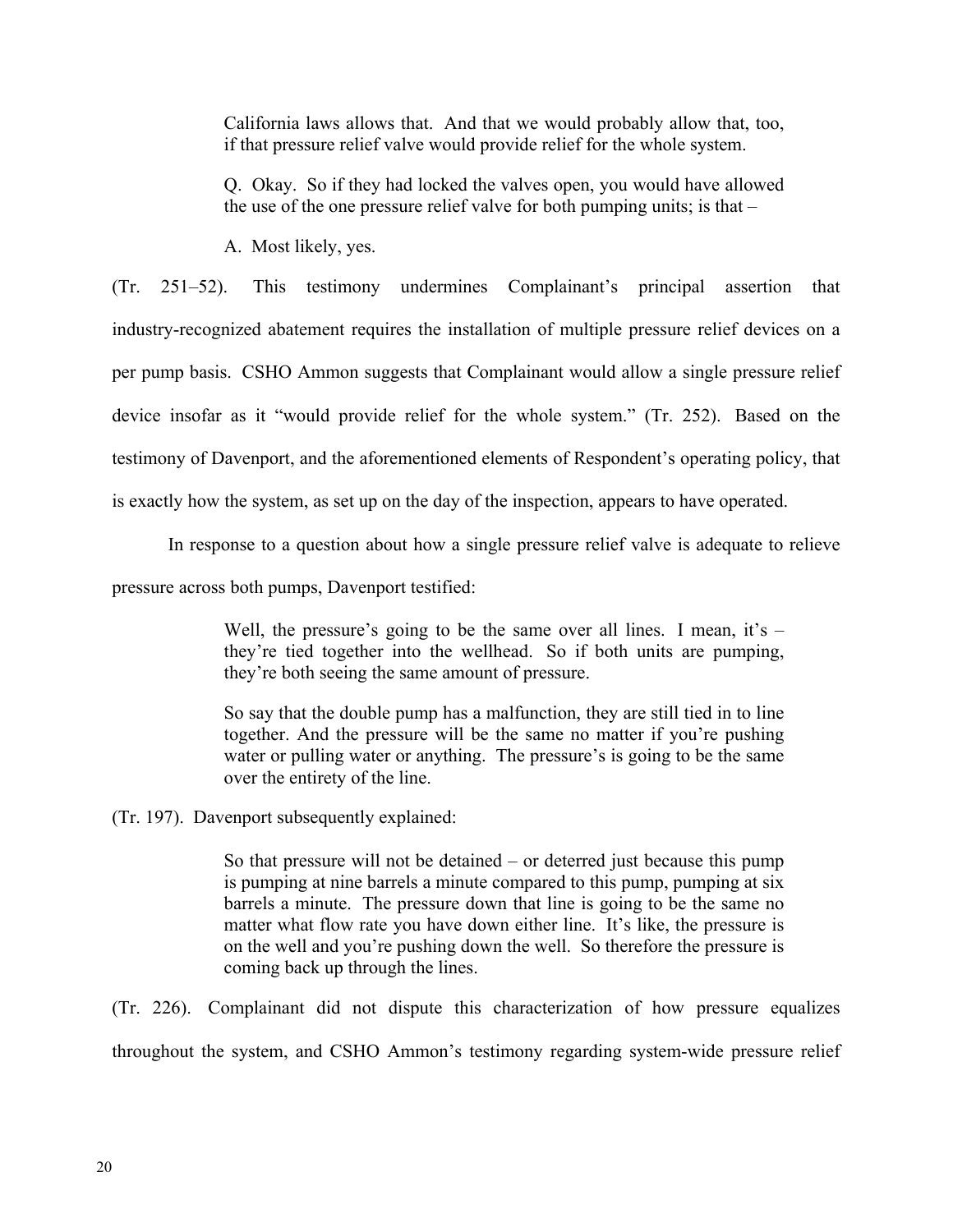implicitly endorses it.<sup>8</sup> CSHO Ammon's concerns regarding the possibility of a closed valve within the system seemed speculative, and were belied by Respondent's policy of having a supervisor double-check all valves in the pump line prior to pressurizing the system.

Even if a problem arose due to a valve being closed, Respondent had alternative pressure relief devices designed to prevent over-pressurization. As referenced earlier, the pump operating cabs are equipped with kick-out gauges. According to Davenport, these gauges are set approximately 500 to 1000 psi below the operating pressure set by the company man, which is also the level at which the pressure relief (pop-off) valve is set. (Tr. 202). If the system reaches the designated pressure point, the kick-out gauges disengage the pumps motor and transmission, thereby preventing the system from exceeding the designated amount. (Tr. 201). Based on this understanding, if a standard valve along the route to the pressure relief device happened to be left closed when the double pump was turned on, the kick-out gauge would cause the pump motor to immediately disengage once the designated pressure limit had been reached. This process, in effect, instantly relieves pressure on the system.

CSHO Ammon attempted to downplay the effectiveness of the kick-out gauges by characterizing them as "operational controls" as opposed to safety devices. (Tr. 273). He did not provide any additional justification for the distinction, which the Court finds to be without significance. If the principal concern about Respondent's system was the potential for an explosion due to over-pressurization, then any and all devices that restrict or relieve that pressure could serve an important safety function. Based on CSHO Ammon's testimony, the Court is not aware of any reason why an operational control cannot also serve safety-related purposes.

Complainant also attempted to undermine the efficacy of the kick-out gauges by

<sup>8</sup> . CSHO Ammon also stated explicitly that the pressure "should be pretty well equal all the way through that whole system." (Tr. 259).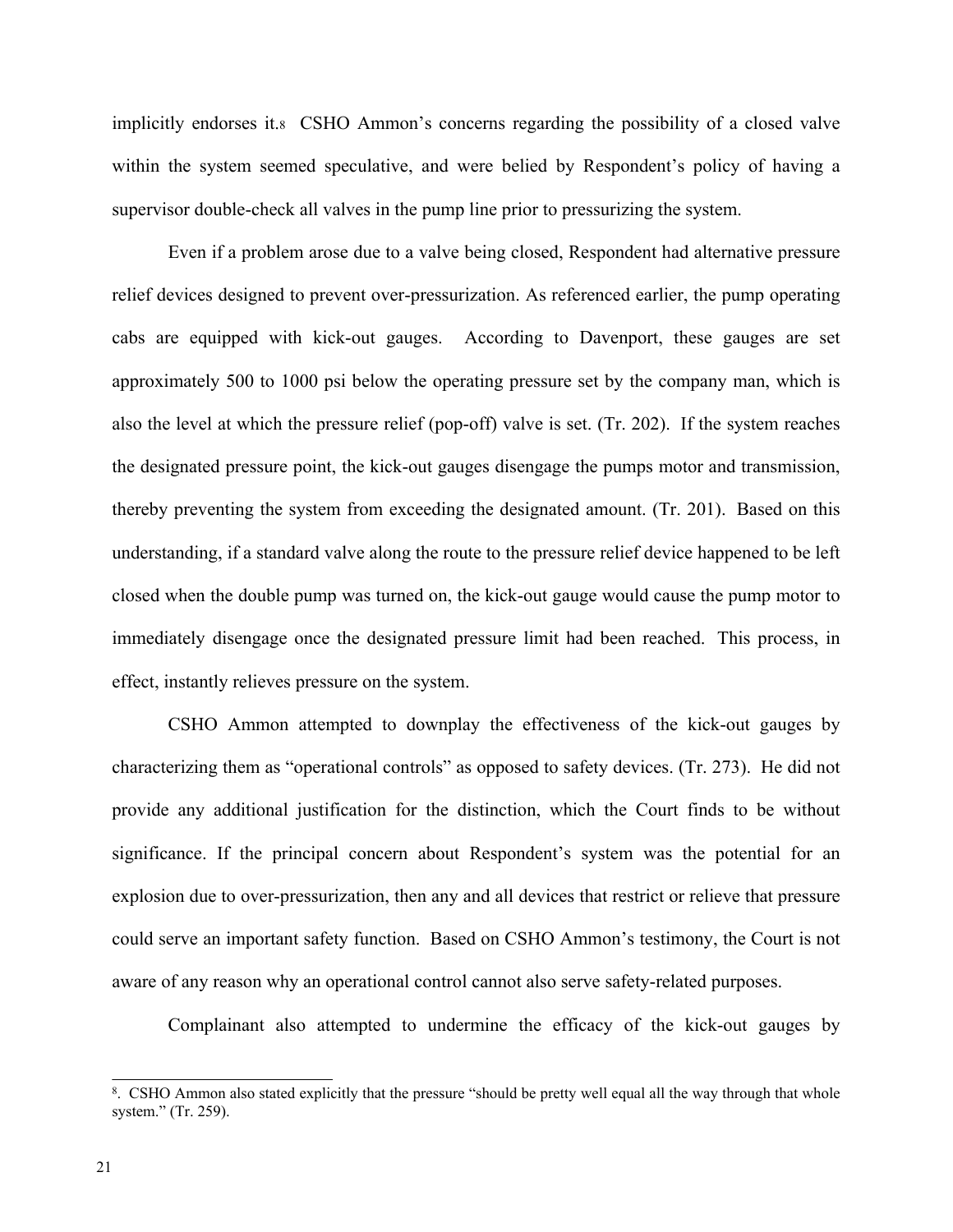suggesting that, in the event of a line failure or rupture *below* the designated pressure limit, the kick-out gauges would have no effect, whereas the in-line pressure relief device would still protect employees. *Compl't Br.* at 14. Complainant's argument is not supported by the record evidence. Both the pressure relief valve and the kick-out gauges were set to engage when the system reached or approached the upper limit (9,500 psi) set by the company man. As the Court understands it, unless the pressure within the system reaches that designated limit, then neither the valve nor the gauge would activate. (Tr. 216).

When Respondent provides evidence of abatement measures to address a recognized hazard, it is incumbent upon Complainant to provide evidence that those measures are somehow deficient. *See Alabama Power Co.*, 13 BNA OSHC 1240, *supra*. Complainant was unable to meet that burden. While Complainant may have preferred a one-to-one ratio of pressure relief valves to pumps, there is nothing in the API standards or in Respondent's own materials that persuade the Court that such a requirement exists. Respondent provided convincing evidence that the combination of kick-out gauges, a single pressure relief valve, iron pipe and components rated almost 50% higher than the operational pressures, and its work practices constituted an effective plan designed to prevent an overpressure explosion. Accordingly, Citation 1, Item 1(b) is VACATED.

### Citation 1, Item 2

Complainant alleged a serious violation of the Act in Citation 1, Item 1 as follows:

29 CFR 1910.22(c): Covers and/or guardrails were not provided to protect personnel from the hazards of open pits, tanks, vats, ditches, etc.:

Well head: On or about January 29, 2016, and times prior to, employees engaged in prefracking operation worked over and around the unguarded well cellar. Employees were exposed to the hazard of falling into the well cellar.

*Citation and Notification of Penalty* at 7.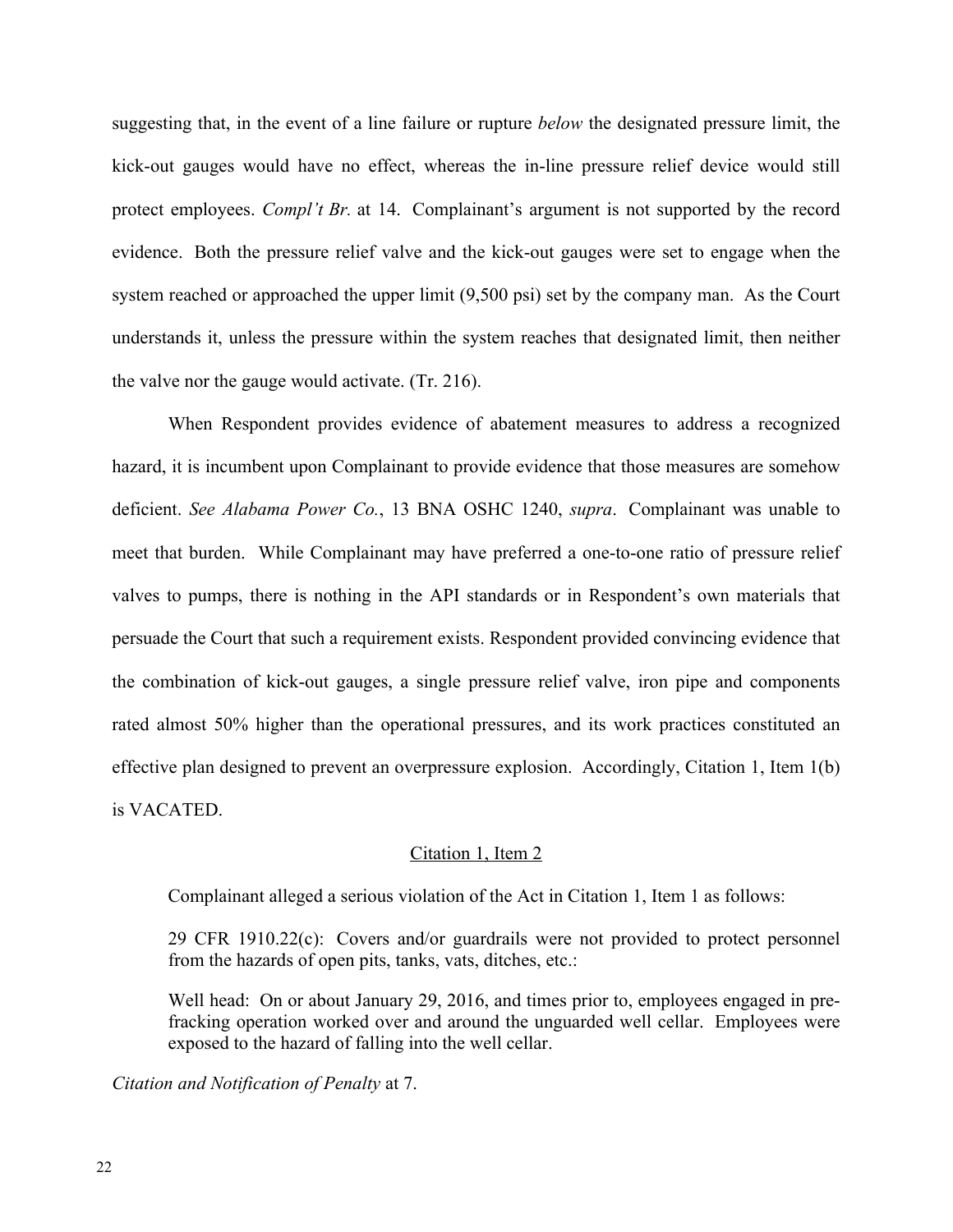### **The Cited Standard Did Not Apply**

Surrounding the wellhead and Christmas tree was a well cellar, a circular pit that was roughly 8 feet in diameter (with the Christmas tree in the center) and between 5 and 6 feet deep. (Ex. R-29; Ex. C-12 at 7). The bottom one or two feet of the pit was filled with oil and water. (Tr. 83). In order to connect pipe to the Christmas tree, at least one of Respondent's employees was required to reach over a small gap, approximately a foot-and-a-half wide, between the edge of the well cellar and the Christmas tree. (Tr. 328). Complainant alleges that Respondent violated the walking-working surfaces standard found at 29 C.F.R. § 1910.22(c)<sup>9</sup> because its employees were exposed to the possibility of falling into the unguarded pit while connecting pipe to the Christmas tree. In response, Respondent argues that the walking-working surfaces standard does not apply because the well site, including the well cellar, was not its "permanent place of employment" as required in the standard. The Court agrees.

According to the standard, "This section applies to all permanent places of employment, except where domestic, mining, or agricultural work only is performed." 29 C.F.R. § 1910.22. In support of its argument that the area around the well cellar was Respondent's permanent place of employment, Complainant cites to series of cases involving oil well servicing rigs. *See Signal Oilfield Serv., Inc.*, 6 BNA OSHC 1717 (No. 77-0226, 1978) (ALJ); *Basic Energy Svcs.*, 25 BNA OSHC 1811 (No. 14-0543, 2015) (ALJ). In each case, the ALJ held that the mobile well servicing rig was the employees' permanent place of employment. In *Signal*, the ALJ stated, "[T]he word 'permanent' refers to the place of employment where the men actually do their work. In this instance, Signal's employees obviously perform their duties on the drilling

<sup>9</sup> . The numbering and language of the walking-working surfaces standard changed in January 2017. For the purposes of discussing Complainant's allegation, the Court is referring to the former 29 C.F.R. § 1910.22. *See* Walking-Working Surfaces and Personal Protective Equipment (Fall Protection Systems), 81 Fed. Reg. 82494, 82502 (November 18, 2016).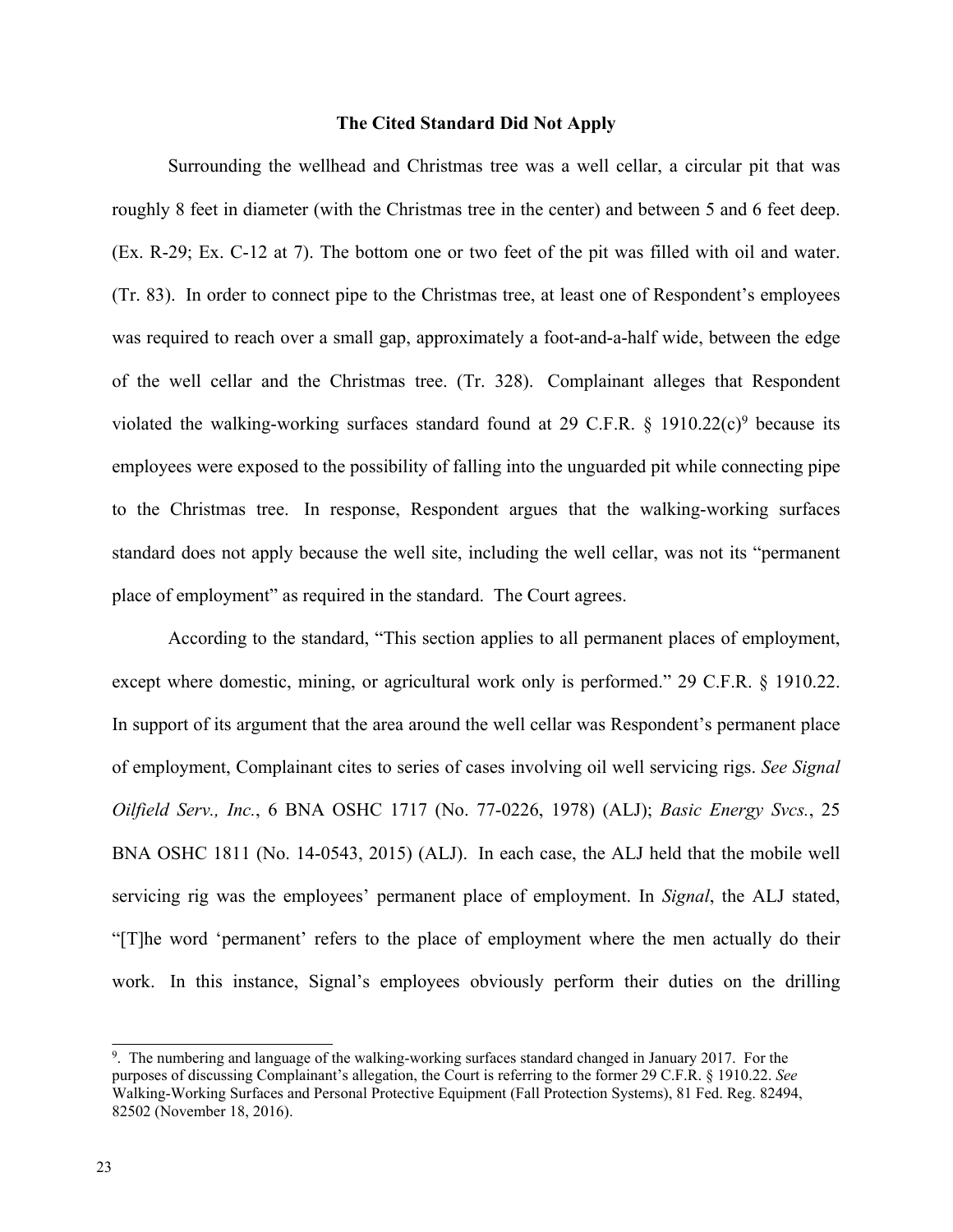rig—regardless of where the rig might be located geographically. *Signal*, 6 BNA OSHC 1717 at \*12. This was echoed by the ALJ in *Basic Energy*, who held, "The rig is a mobile unit, capable of traveling to different well sites, and the work performed by Respondent's employees is considered well-servicing. Even though the specific type of servicing work may be different day-to-day—Stewart testified that well-servicing rigs perform a number of different functions—*the work nonetheless always takes place on or about the rig*." *Basic Energy*, 25 BNA OSHC 1811 (emphasis added).

Applying the foregoing, Complainant argues the pumping units Respondent brought to the Hardesty well qualified as the employees' permanent place of employment and the standard, therefore, applies. While the Court agrees that mobile pumping units can be considered permanent place of employment, the Court is not confronted with a question about walkingworking surfaces on mobile pumping units. Rather, the focus of this particular violation is the unprotected well cellar, at the permanent wellhead, surrounding the Christmas tree, which is not Respondent's permanent place of employment.

This conclusion is supported by two sources: The first is Complainant's historical interpretation of the standard and subsequent modification of the scope and application paragraph. As noted by Respondent, Complainant previously published an interpretive letter regarding the scope of 29 C.F.R. § 1910.22. *See* Letter from Thomas Galassi, Directorate of Enforcement Programs, OSHA, to Chip Darius, President, Safety Priority (July 10, 2014).<sup>10</sup> In response to a question regarding the proper scope of a "permanent place of employment", Galassi wrote:

A permanent place of employment is a fixed place of employment. Those whose principal activity involves going to other sites to perform services, such as plumbers, computer repair workers, and cable installers, are considered to have a

<sup>10</sup> . Available at [https://www.osha.gov/pls/oshaweb/owadisp.show\\_document?p\\_table=INTERPRETATIONS&p\\_id=29810](https://www.osha.gov/pls/oshaweb/owadisp.show_document?p_table=INTERPRETATIONS&p_id=29810).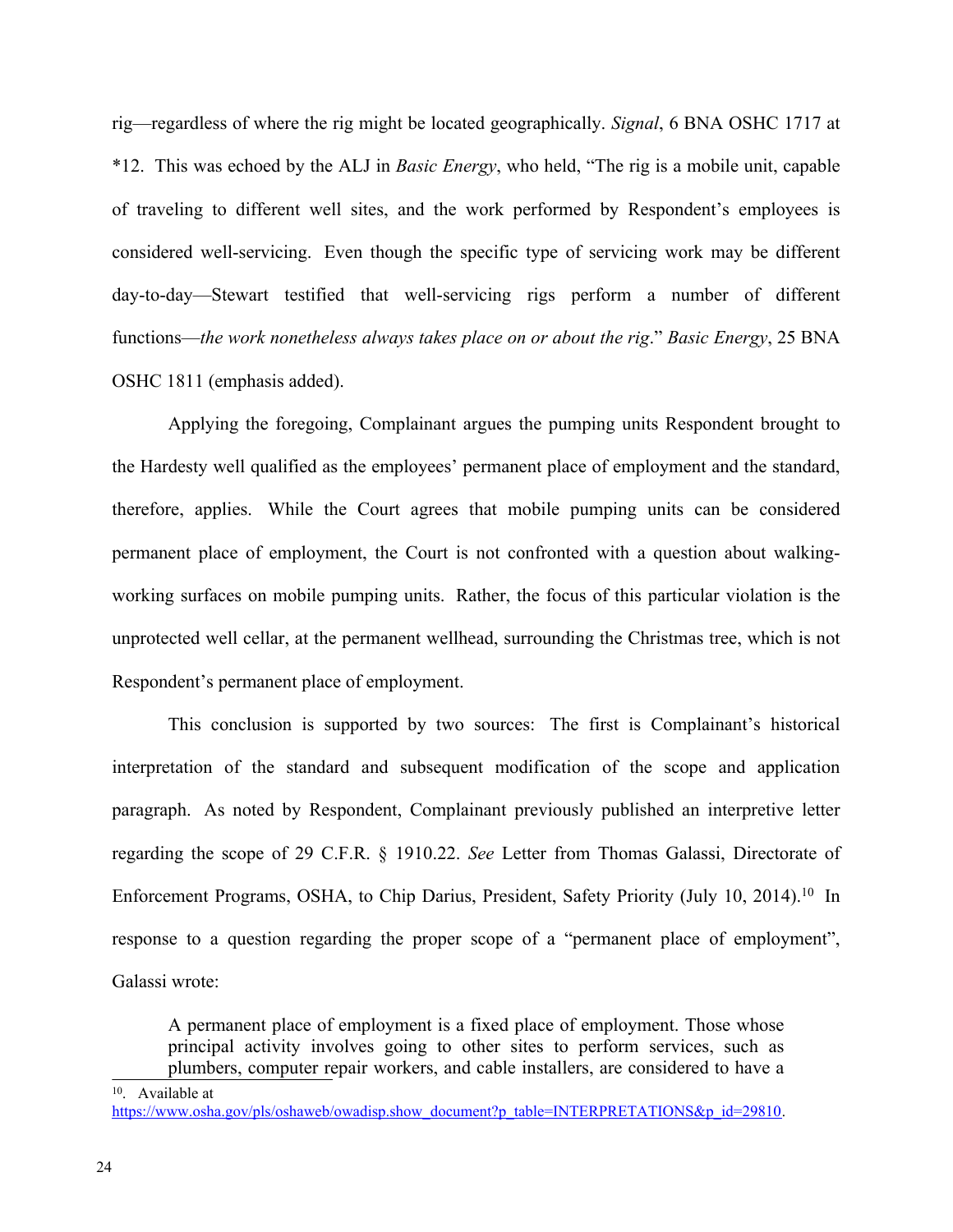permanent place of employment at the location where they meet with managers, gather supplies, or return the company vehicles.

*Id.* Respondent and other well servicing companies routinely travel to well sites to perform services. The violations identified in *Signal* and *Basic Energy* were located *on* the mobile rigs the employers brought to the well site. *See Signal*, 6 BNA OSHC 1717 at \*12; *Basic Energy*, 25 BNA OSHC 1811 at \*4. Thus, under the facts presented in this case, Complainant may have cited Respondent for walking-working surface violations insofar as they were found on the equipment Respondent brought to the site itself. Instead, Complainant cited Respondent for a fixed condition at the well site, which is where Respondent's employees temporarily traveled to perform services. Since Respondent was originally engaged to work at the Hardesty well for only one day, which due to complications involving another contractor, was extended to three days, the Court finds that the Hardesty wellhead was not Respondent's employees' permanent place of employment. (Tr. 173, 182, 211).

Second, this conclusion is supported by recent amendments to the walking-working surfaces standard, which became effective on January 17, 2017. *See* Walking-Working Surfaces and Personal Protective Equipment (Fall Protection Systems), 81 Fed. Reg. 82494, 82502 (November 18, 2016). The new version of the standard no longer references "permanent places of employment"; instead, the standard now applies to "all places of employment." *See id. See* 81 Fed. Reg. at 82502 ("The final rule consolidates the scope requirements for subpart D into one provision and specifies that the final rule applies to all walking-working surfaces in general industry workplaces."). The new scope provision in paragraph (a) indicates that, unless otherwise provided by a specific provision, all of general industry is governed by all of Subpart D, which would include oil and gas well sites, irrespective of whether it was a particular employer's permanent place of employment. *See id.* Though this change in the scope provision is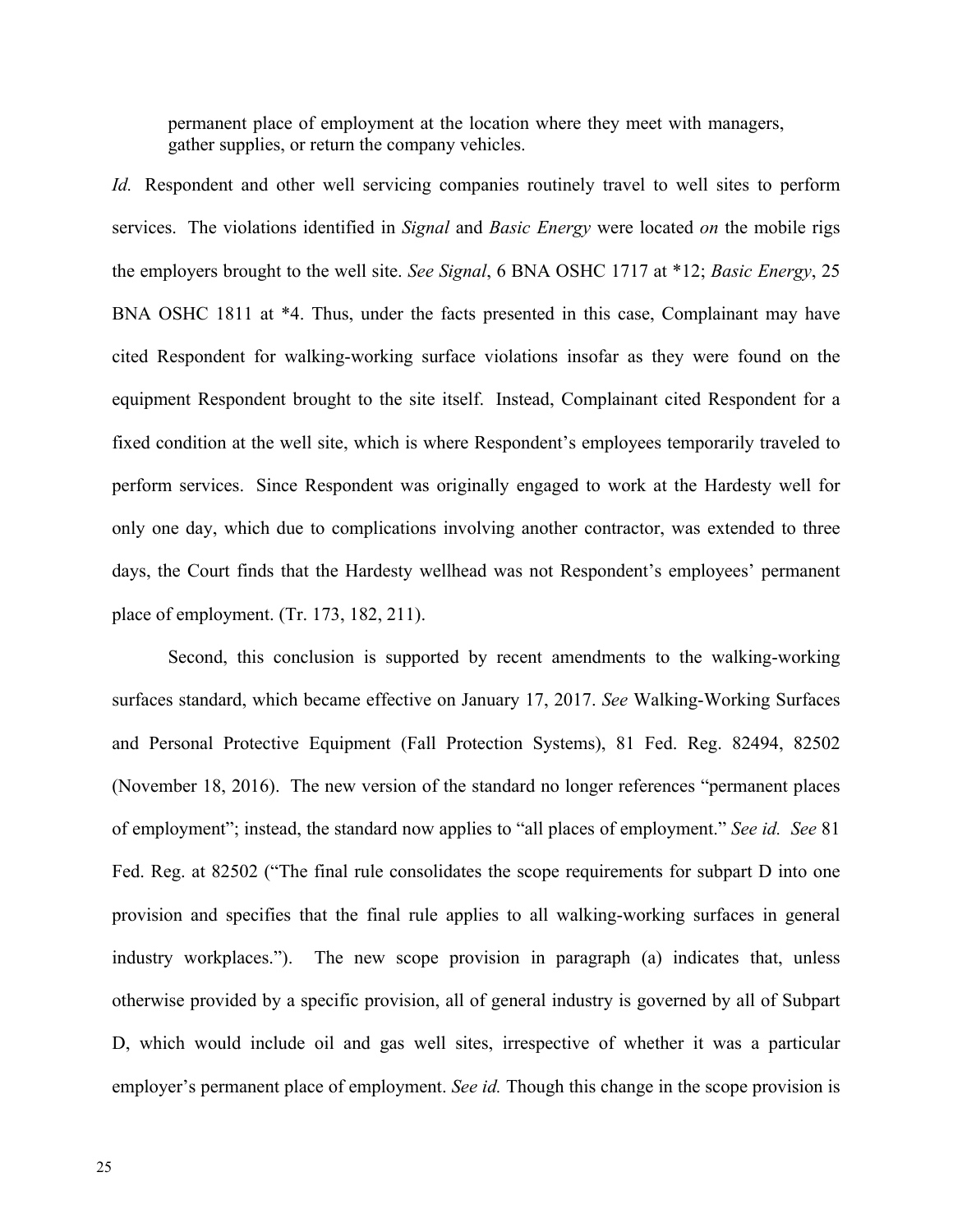not sufficient itself to support Respondent's argument that the standard did not apply at the time of the present inspection, the Court finds it persuasive when read in conjunction with the foregoing case law, agency interpretations, and the standard itself.

Based on the foregoing, the Court finds that Complainant failed to prove that 29 C.F.R. § 1910.22(c) applied to the well site, as it was not Respondent's employees' permanent place of employment. Accordingly, Citation 1, Item 2 shall be VACATED.

### **Penalty**

In calculating appropriate penalties for affirmed violations, Section 17(j) of the Act requires the Commission give due consideration to four criteria: (1) the size of the employer's business, (2) the gravity of the violation, (3) the good faith of the employer, and (4) the employer's prior history of violations. Gravity is the primary consideration and is determined by the number of employees exposed, the duration of the exposure, the precautions taken against injury, and the likelihood of an actual injury. *J.A. Jones Construction Co.*, 15 BNA OSHC 2201 (No. 87-2059, 1993). It is well established that the Commission and its judges conduct *de novo* penalty determinations and have full discretion to assess penalties based on the facts of each case and the applicable statutory criteria. *Valdak Corp*., 17 BNA OSHC 1135 (No. 93-0239, 1995); *Allied Structural Steel*, 2 BNA OSHC 1457 (No. 1681, 1975).

Complainant proposed a penalty of \$3,750.00 for Citation 1, Item 1, which included Instances (a), (b), and (c). The Court vacated Instance (b), and Complainant withdrew Instance (c), so the penalty discussion is limited to Instance (a). Complainant originally calculated a gravity-based penalty of \$5,000.00, by characterizing the violation as high gravity, but with a low likelihood of actual injury. (Tr. 87; Ex. C-3). The Court agrees. Complainant then applied a 25% penalty discount for Respondent's good faith, based on its safety and health program, which